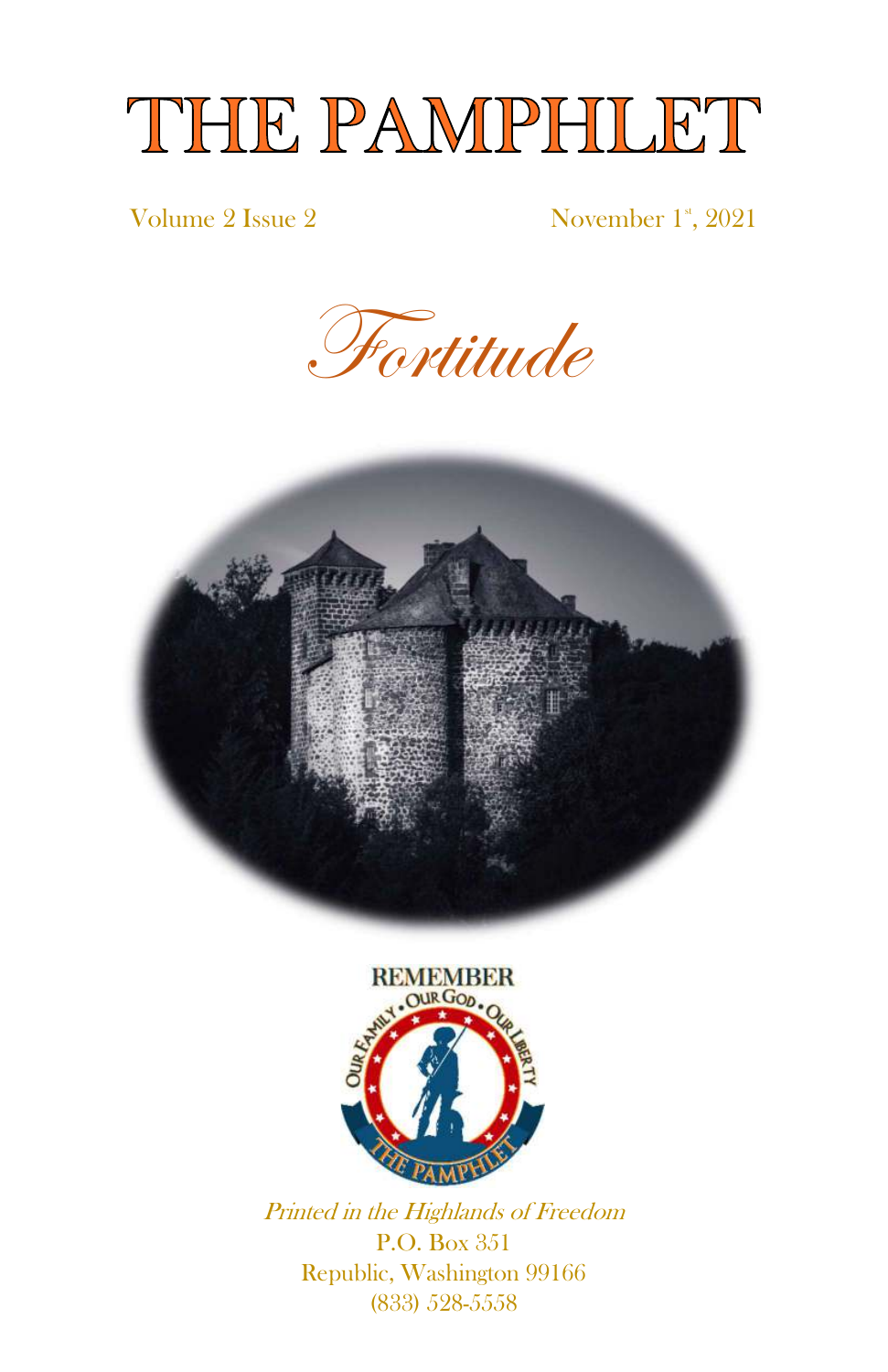From the dawn of our people, we have built up our homes, farmed the land, harvested our crops, built up our garrisons, and stood our ground for our values. This process of fortifying ourselves and readying for the inevitable sea of chaos is what we do best. It is time to build up our walls and stand guard on top of the ramparts against tyranny.

Wade John Taylor

Contents

| Harvest Festival of Survivors   |    |
|---------------------------------|----|
| November 1777                   | 4  |
| <i>A Forgotten Thanksgiving</i> | 6  |
| A Doctors for Oppression        | 9  |
| Remember the Ladies Kristi Noem | 17 |
| Founding Taverns                | 18 |
| Patriot Resilience              | 20 |
| <i>Ismerican Cookery</i>        | 21 |
| From the Editor                 | 22 |
| Patriot Scavenger Hunt          | 28 |

### Printed in the Highlands of Freedom, Republic, Washington 2021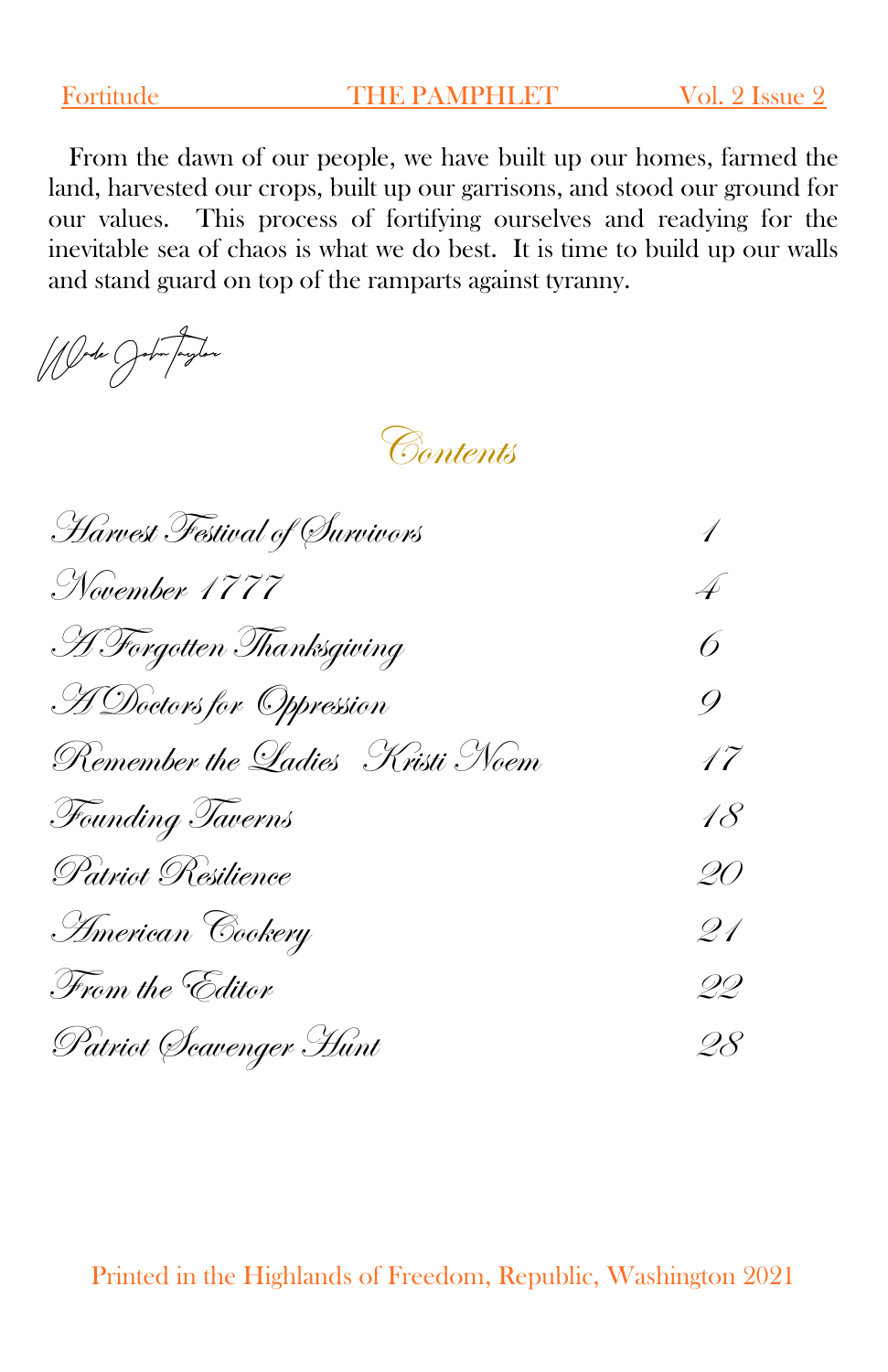## Harvest Festival of

## Survivors

 The morning air was crisp and a reminder that the second winter was at hand. Nearly half of their family, friends, and shipmates on the voyage over the previous year were dead. Fortunately, the Mayflower stayed at anchor for quite a while longer than anticipated and the local tribes assisted in getting the Pilgrim remnant established.

 Much of what we know about the event comes from the accounts of the event recorded by two men. Edward Winslow recounted the event in Mourt's Relation. William Bradford wrote about it in Of Plymouth Plantation. The threeday festival occurred around late September to mid-November of 1621.

 Below you will find each of the accounts quoted from their sources. We favor first hand accounts whenever we can locate them.

"our harvest being gotten in, our governour sent foure men on fowling, that so we might after a

speciall manner rejoyce together, after we had gathered the fruits of our labours ; they foure in one day killed as much fowle, as with a little helpe beside, served the Company almost a weeke, at which time amongst other Recreations, we exercised our Armes, many of the Indians coming

amongst us, and amongst the rest their greatest king Massasoyt, with some ninetie men, whom for

three dayes we entertained and feasted, and they went out and killed five Deere, which they

brought to the Plantation and bestowed on our Governour, and upon the Captaine and others. And although it be not always so plentifull, as it was at this time with us, yet by the goodness of God, we are so farre from want, that we often wish you partakers of our plentie."

Edward Winslow, Mourt's Relation

"They begane now to gather in ye small harvest they had, and to fitte up their houses and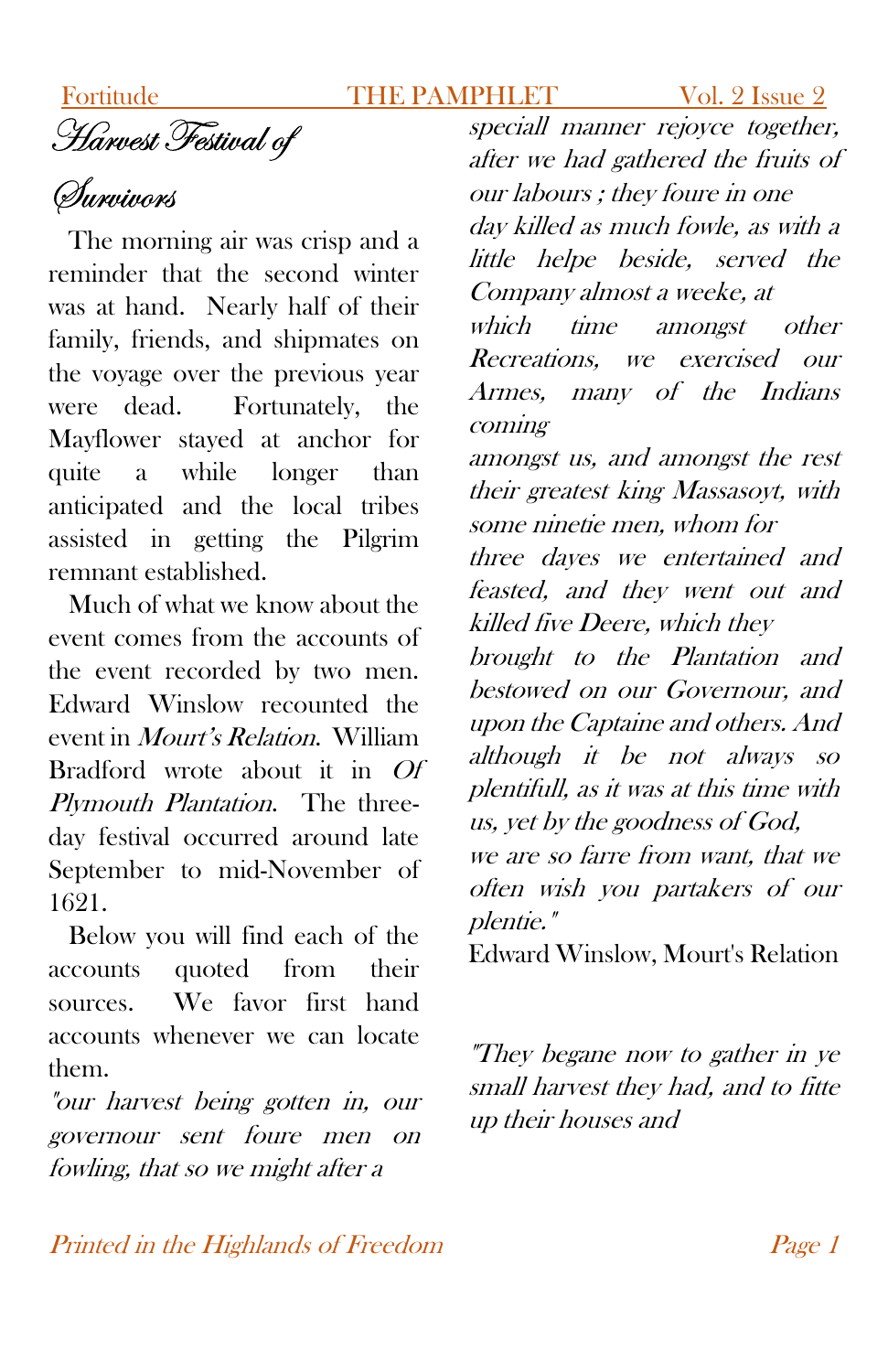dwellings against winter, being all well recovered in health & strenght, and had all things in good plenty; fFor as some were thus

imployed in affairs abroad, others were excersised in fishing,

aboute codd, & bass, & other fish, of which yey tooke good store, of which every family had their

portion. All ye somer ther was no want. And now begane to come in store of foule, as winter

approached, of which this place did abound when they came first (but afterward decreased by

degrees). And besids water foule, ther was great store of wild Turkies, of which they tooke many,

besids venison, &c. Besids, they had about a peck a meale a weeke to a person, or now since harvest, Indean corn to vt proportion. Which made many afterwards write so largly of their plenty hear to their freinds in England, which were not fained, but true reports." William Bradford, Of Plimoth **Plantation** 

 First, I acknowledge that Old English is a bit of a hard read but there can be gleaned quite a bit of information from their accounts.

But for context lets quickly review what these Pilgrims were so thankful for.

The Mayflower arrived in Plymouth in December of 1620. Anyone acquainted with the northeast winters can tell you it's not a good time to show up and build a plantation. The devout travelers had endured years of persecution before even making the trip and were happy to be there no matter the season.

 The first work party left the ship on Christmas and started felling trees for the Common House. They immediately began to erect buildings and went to work building shelter so the Mayflower could depart. Huts made from branches and sod were hastily thrown together around main structure to house the workers. Many settlers stayed on the ship at night while structures were being built. A road was laid out from the beach to a hill where a platform was built, and a single cannon was mounted on it for defense against Indians. There were lots laid out along the road for nineteen "Families". These families were interesting in that the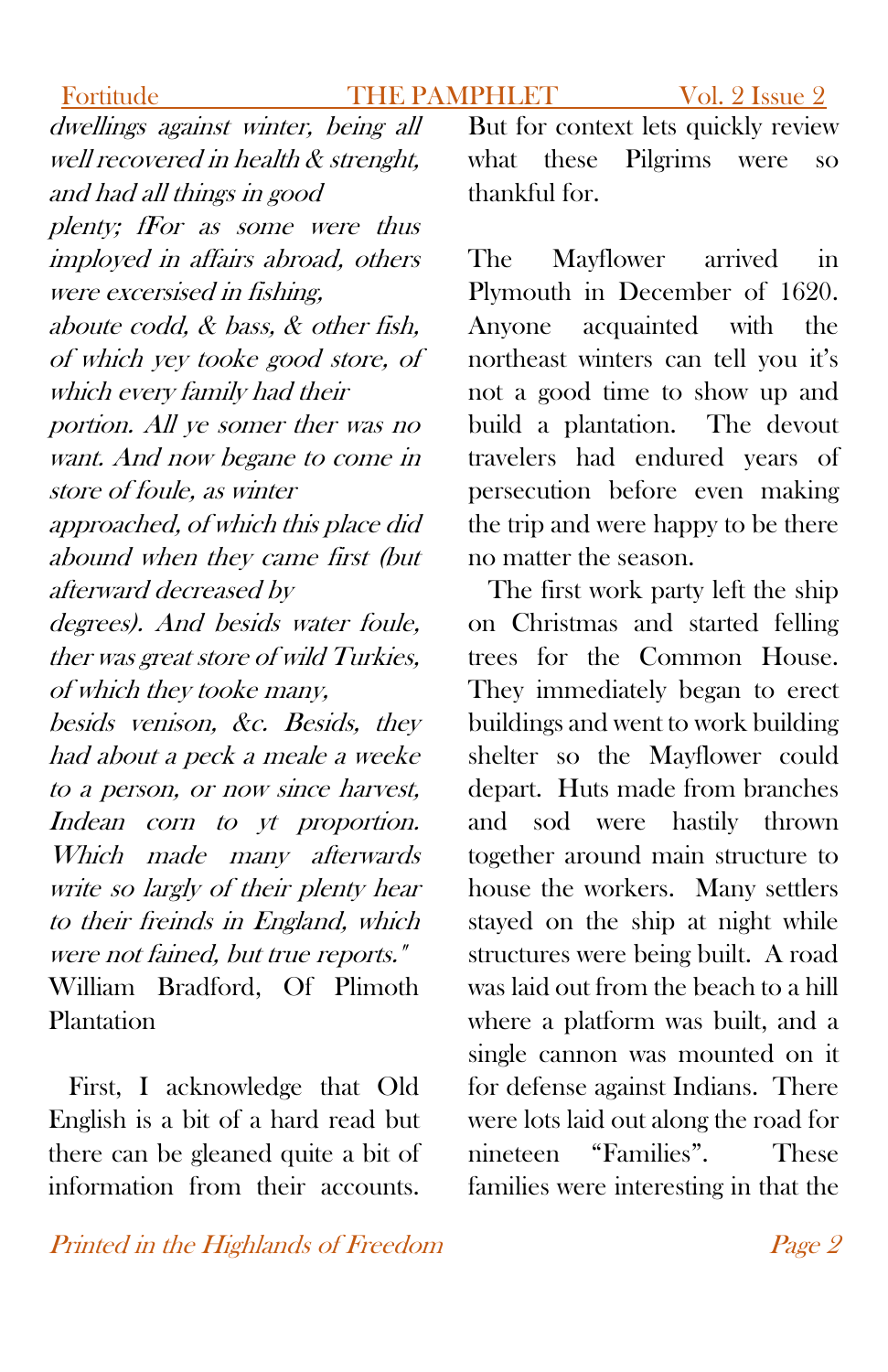settlers chose their families that they chose to live and work with. Family dwellings started to be constructed on those lots using poles that were braided together with other branches, reeds, or similar material. Unfortunately, a desolating sickness swept through the ship and fledgling colony.

 The Pilgrims had not met the natives yet and were afraid that if natives arrived and knew of their weakened condition, they may not make it. The common house was turned into a hospital as the settlers became ill. By the time December was over six people had died. Leaders had decided to conduct burrials at night and to conceal the location by planting over it to conceal their condition to the Indians. In January another eight people died, in February seventeen succumbed to the illness, and in March another 13 died.

 The Mayflower had to stay longer than anticipated to shelter the Pilgrims and it was not until March  $21<sup>st</sup>$  of 1621 that all the Pilgrims were able to leave the ship and have their own home on shore. Thirteen of the original eighteen married women died, as did four

entire families. Most of the children survived the sickness and this would cause a huge burden on the remaining pilgrims. Especially since another three more married women would perish before the fall harvest would come in.

 All told more than half of the original number of Pilgrims made it to that first three-day harvest festival that we now call Thanksgiving. By then they had established a friendly relationship with the natives and had established enough of a settlement to survive. And that was a primary reason for the feast.

 The Pilgrims where thankful to be alive. They were thankful to have survived such harsh persecution and to have been finally delivered into their own promised land. For many of us this year, Thanksgiving will be a celebration of survival an incredibly difficult year.

~Wade John Taylor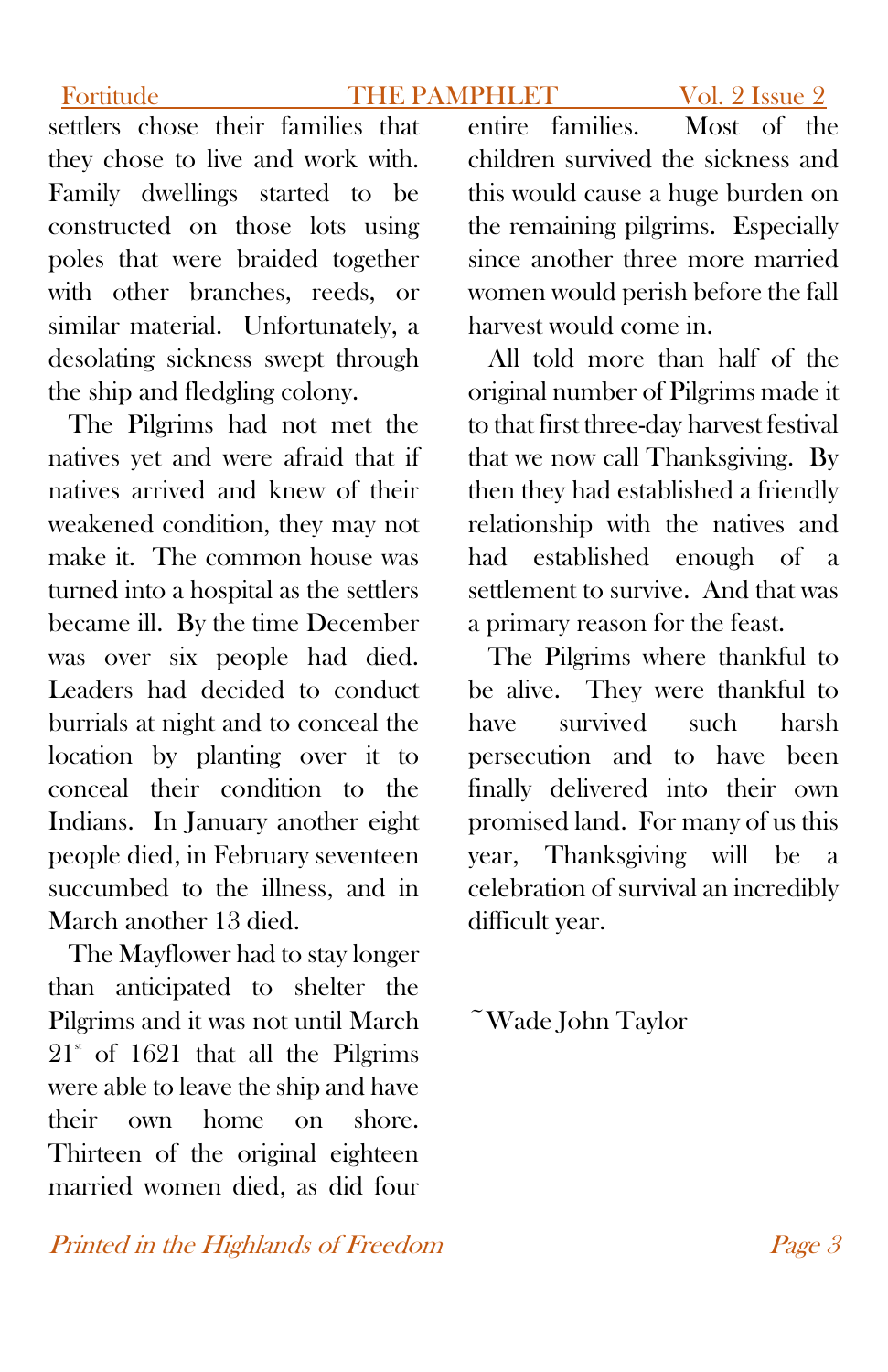## November 1777

The *USS Providence* was sailing off the coast of South Carolina on a bright moonlit night when a sail was spotted. The mystery ship maneuvered by sailing under lee quarter and fired a broadside into the *Providence* while overtaking and passing the Continental Navy sloop.



USS Providence

 Captain John Rathburn maneuvered his ship and returned a broadside into the British Privateer. A short time later Captain Rathburn spotted the privateer signaling another ship in the distance. Sensing a trap, the Providence decided to hold fire to not risk giving away the ships position.

The *Providence* followed the Privateer through the night and at dawn the word was given to target the enemy Lieutenant standing on the roundhouse of the privateer. After the third cannon shot the lieutenant took a direct hit from a cannonball and collapsed on top of the helmsman. The Providence quickly seized the initiative and pulled up alongside the privateer and seized her as a prize ship.

 General Howe was still stinging from the enormous loss of General Burgoyne's Army. The mission to secure the Hudson River Valley was a complete failure and the anti-English sentiment generated by the slaughter of Jane McCrea at the hands of Indians under the command of Burgoyne had drawn rebuke even from Parliament in England.

 The incomprehensible English defeat would convince King George that the Continentals were a force to be reckoned with. It also persuaded the French to ally with the Americans.

 General Howe acted fast to secure the Delaware river while colonial forces to the north were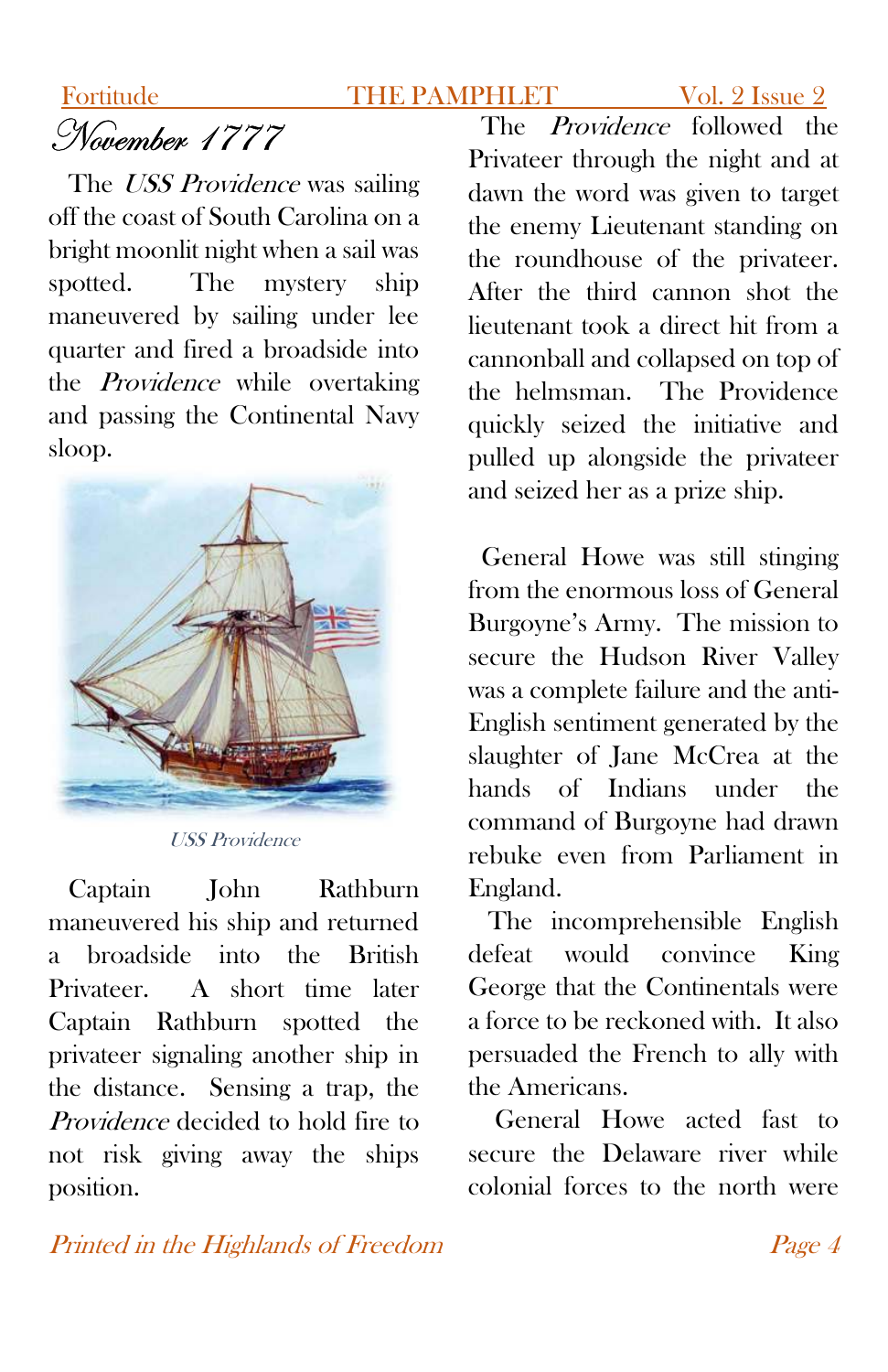occupied, but resistance was firm with the improved American morale. On November  $16^{\text{th}}$ , 1777, after three weeks of intense bombardment, the British finally captured Fort Mifflin.

 With the capture of Fort Mifflin their remained only one fort left on the Delaware River in Continental hands. Fort Mercer, New Jersey, was determined to be undefendable given the current circumstances. Brig. General Nathanael Greene concurred with the recommendation of abandonment. The fort was fired and all equipment and stores that could not be evacuated where destroyed to prevent use by British forces. The fort was evacuated, and all remaining Continental ships upriver were ordered destroyed to prevent capture and use by the British. The Delaware River all the way from the coast to Philadelphia was now controlled by the British.

 A few days later Brigadier General Marquis de Lafayette led a recon force of three hundred Continental regulars to the heart of General Cornwallis' command center in the town of Gloucester. While they were vastly

outnumbered the bold guerrilla move led to an American Victory and caused the British to revisit their defenses.

 One of the most important things to happen in November of 1777 was the official establishment of the first type of a constitution or governing document of the United States. The Articles of Confederation and Perpetual Union were meant to govern the Colonies as individual Sovereign States that Preserved the Sovereign rights of the individual through a Confederation of the colonies.

 Our first Confederacy governed, regulated trade, conducted diplomacy, and successfully conducted a war against and defeated the most powerful empire on the planet. All before our current constitution was even considered.

 The Continental Congress changed to the Congress of the Confederacy and a new nation was born.

~Wade John Taylor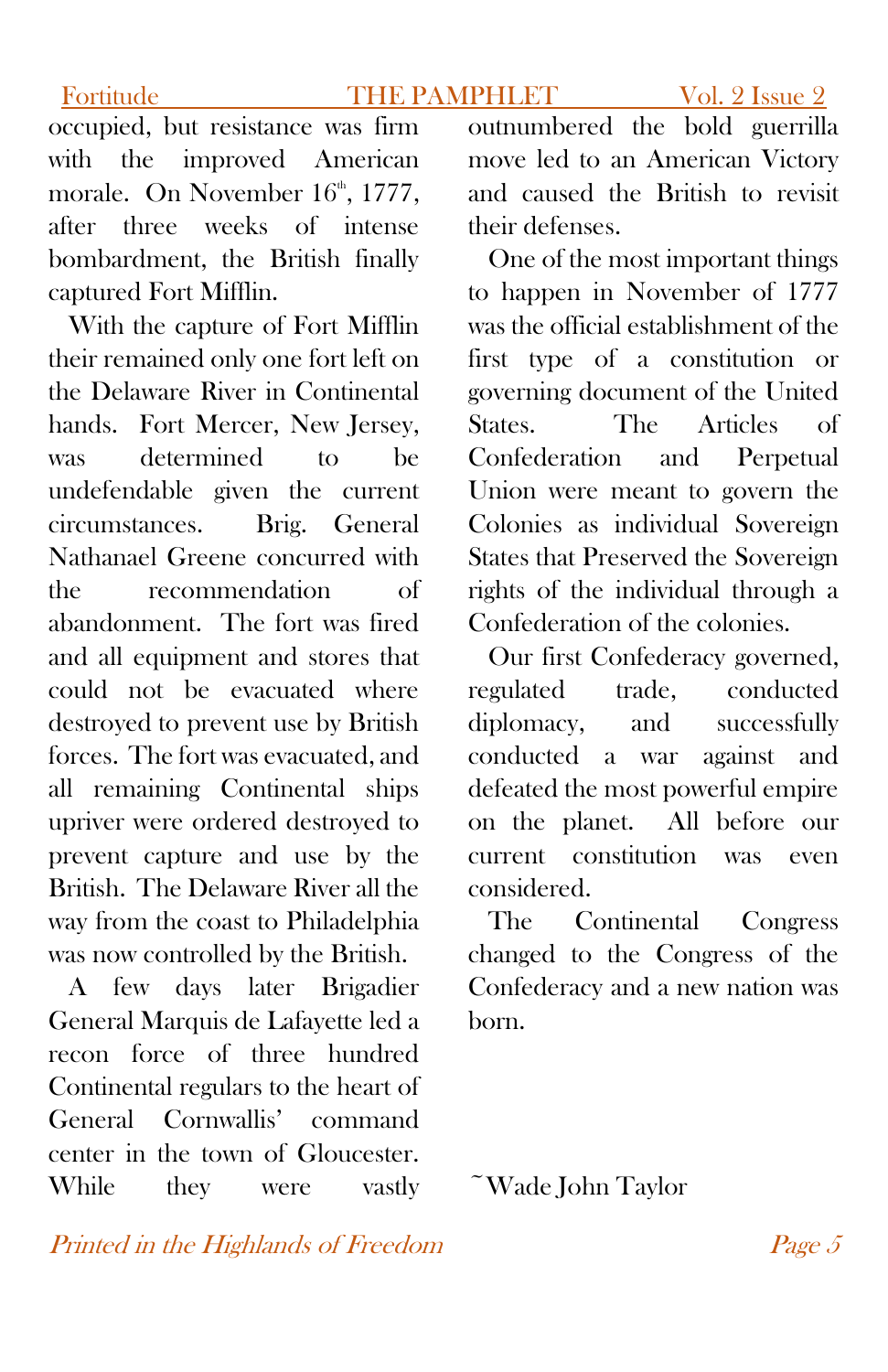A Forgotten Thanksgiving

Earlier we covered the first threeday festival to give thanks in 1621 by the Pilgrims who survived until that first year. Now we would like to turn our attention to how that became a tradition of celebration of survival through difficult times. We turn now to General George Washington in the trailing months of 1777.

 Washington had diverted some of his most precious resources to the Northern Theater and the battle over the Hudson River. He recognized that if the Northern Army was successful in pushing South to New York, the entire Northeast of the Unites States would be cut off and all but eliminated from the conflict.

 For its part the British had sent the best equipped army with one of their most experienced leaders, General John Burgoyne to lead it. The Army was sent down out of Canada and by August Burgoyne had captured Fort Ticonderoga and Fort Edward. He had also defeated the Continental Forces at Hubbardton and held strategic positions to the edge of the banks of parts of the Hudson.

 General Burgoyne ordered Lieutenant Colonel Friedrich Baum and a sizable detatchment of seven hundred men to raid Bennington for horses and other draft animals, as well as other supplies and provisions.

 The Vermont Militia known as the Green Mountain Boys, commanded by Colonel Seth Warner stood up in defense of the town and soundly defeated the detachment and the reinforcements that were sent. By the end of the battle, the detatchement and the reinforcements were wiped out, reducing Burgoyne's army by about  $1/7<sup>th</sup>$  of its original strength of 7500.

 General Burgoyne pushed on to Saratoga and discovered that the American General Horatio Gates and the Continental defenders had built substantial fortifications and defensed on Bemis Heights just south of Saratoga overlooking the Hudson. The force would clearly have to be removed to gain control of the Hudson and press on to link up with General Howe to the south.

 The two forces met at Freeman's Farm on September  $19^{\circ}$ . The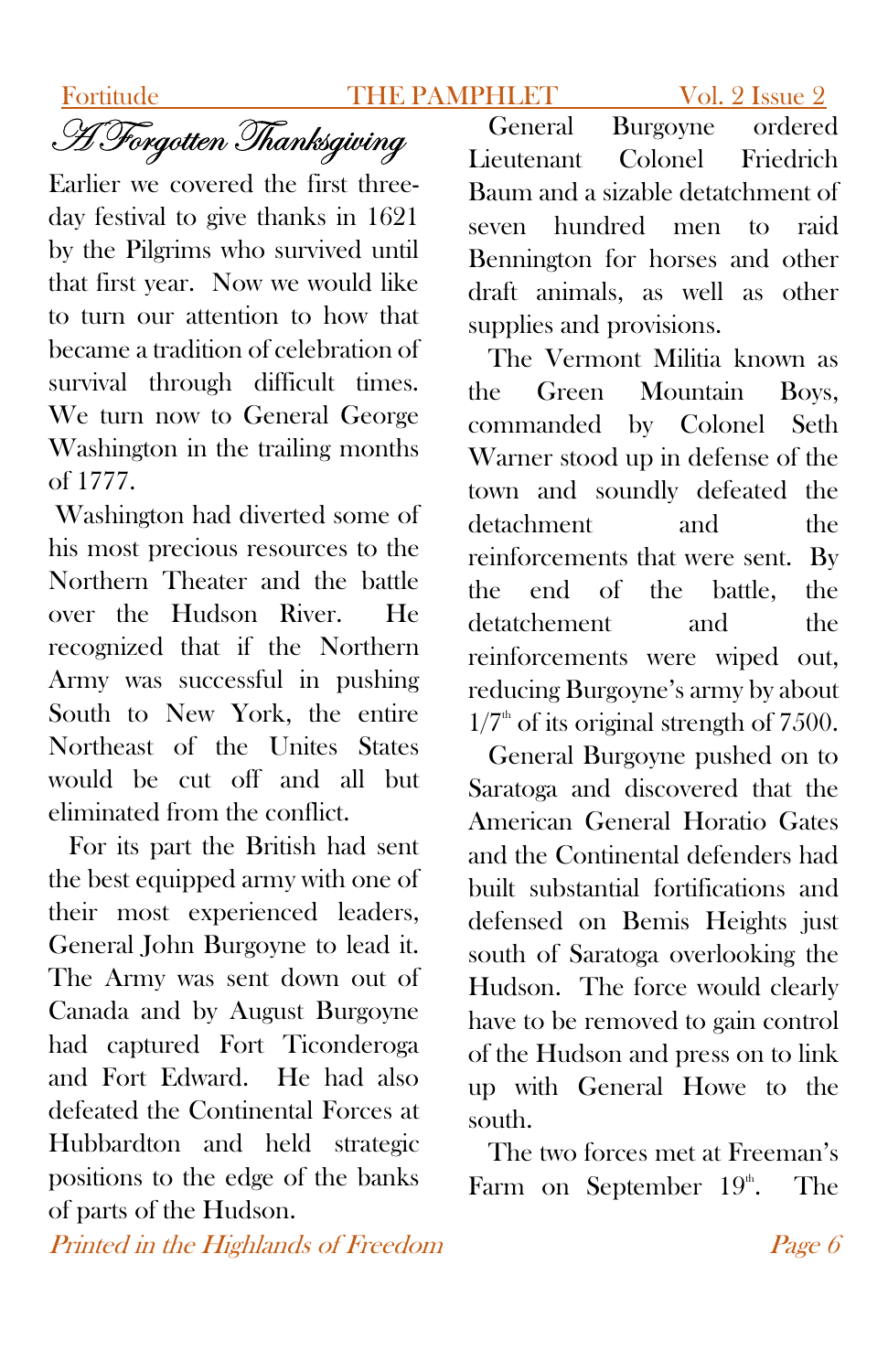fighting was fierce and while  $\overline{the}$ British held off the Americans during that engagement, they lost a great deal of essential fighting capacity that could not be replaced. Burgoyne found that he could not retreat and ordered trenches and defenses constructed while riders where dispatched to request help from Howes Armies to the south.

 $Bv$  October  $7<sup>th</sup>$  Burgoyne recognized his situation was increasingly precarious and ordered a counterattack in attempt to break off the Continentals siege. The attack was unsuccessful and General Burgoyne retreated to his trenches where he waited for aid. By the  $17<sup>th</sup>$  of October there was no more holding on. Burgoyne recognized that he had been defeated with no way out and surrendered to General Gates.

 The great victory over the Northern Army of Burgoyne was a huge turning point for the Continentals and many of our Founding Fathers did not want to let the accomplishment go without giving thanks to the Divine Creator. On East Market Street in York, a maker in a small park memorializes

the event that was authored by John Adams and passed by Congress.



 Here is the original text of that Proclamation for your reference.

 "Forasmuch as it is the indispensable duty of all men to adore the superintending Providence of Almighty God; to acknowledge with gratitude their obligation to Him for benefits received and to implore such further blessing as they stand in need of; and it having pleased Him in His abundant mercy not only to continue to us the innumerable bounties of His common Providence...to smile upon us as in the prosecution of a just and necessary war for the defense and establishment of our unalienable rights and liberties.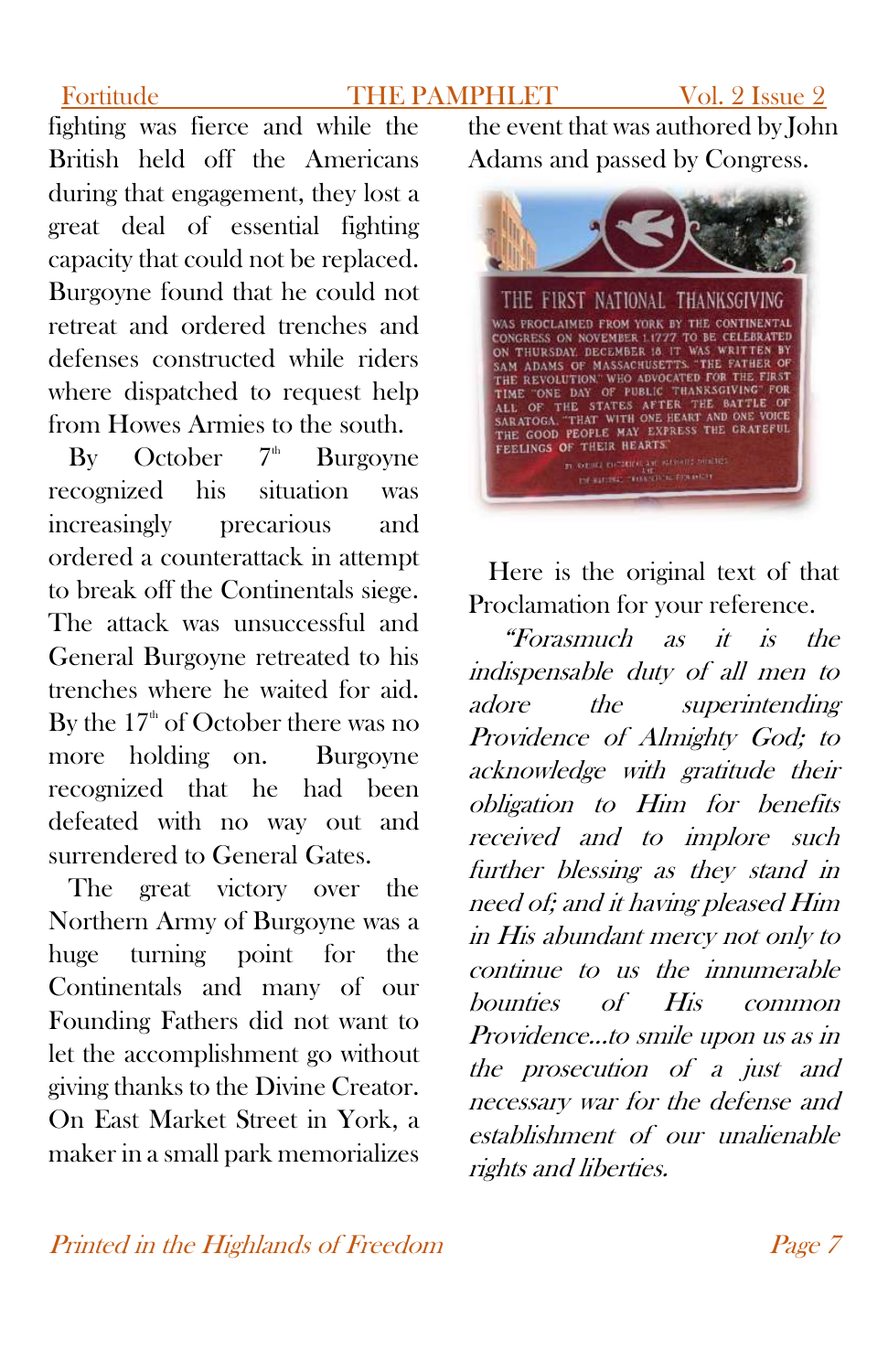$\overline{I}$  *It is therefore recommended to* the legislature or executive powers of these United States, to set apart Thursday, the eighteenth day of December next, for the solemn thanksgiving and praise:

 That with one heart and one voice the good people may express the grateful feelings of their hearts, and consecrate themselves to the service of their Divine Benefactor; and that together with their sincere acknowledgments and offerings, they may join the penitent confession of their manifold sins, whereby they had forfeited every favour, and their humble and earnest supplication that it may please God, through the merits of Jesus Christ, mercifully to forgive and blot them out of remembrance;

 That it may please Him graciously to afford His blessings on the governments of these states respectively, and prosper the public council of the whole; to inspire our commanders both by land and sea, and all under them, with that wisdom and fortitude which may render them fit instruments, under the Providence of Almighty God, to secure for these United States,

the greatest of all human blessings, independence and peace;

 That is may please Him, to prosper the trade and manufactures of the people, and the labour of the husbandman, that our land may yet yield its increase; to take school and seminaries of education, so necessary for cultivating the principles of true liberty, virtue, and piety, under His nurturing hand, and to prosper the means of religion for the promotion and enlargement of that kingdom which consisteth 'in righteous, peace and joy in the Holy-Ghost.'

 And it is further recommended, that servile labour, and such recreation as, though at other times innocent, may be unbecoming the purpose of this appointment, be omitted on so solemn an occasion." Sideline of Washington declaration for Thanksgiving.

~Wade John Taylor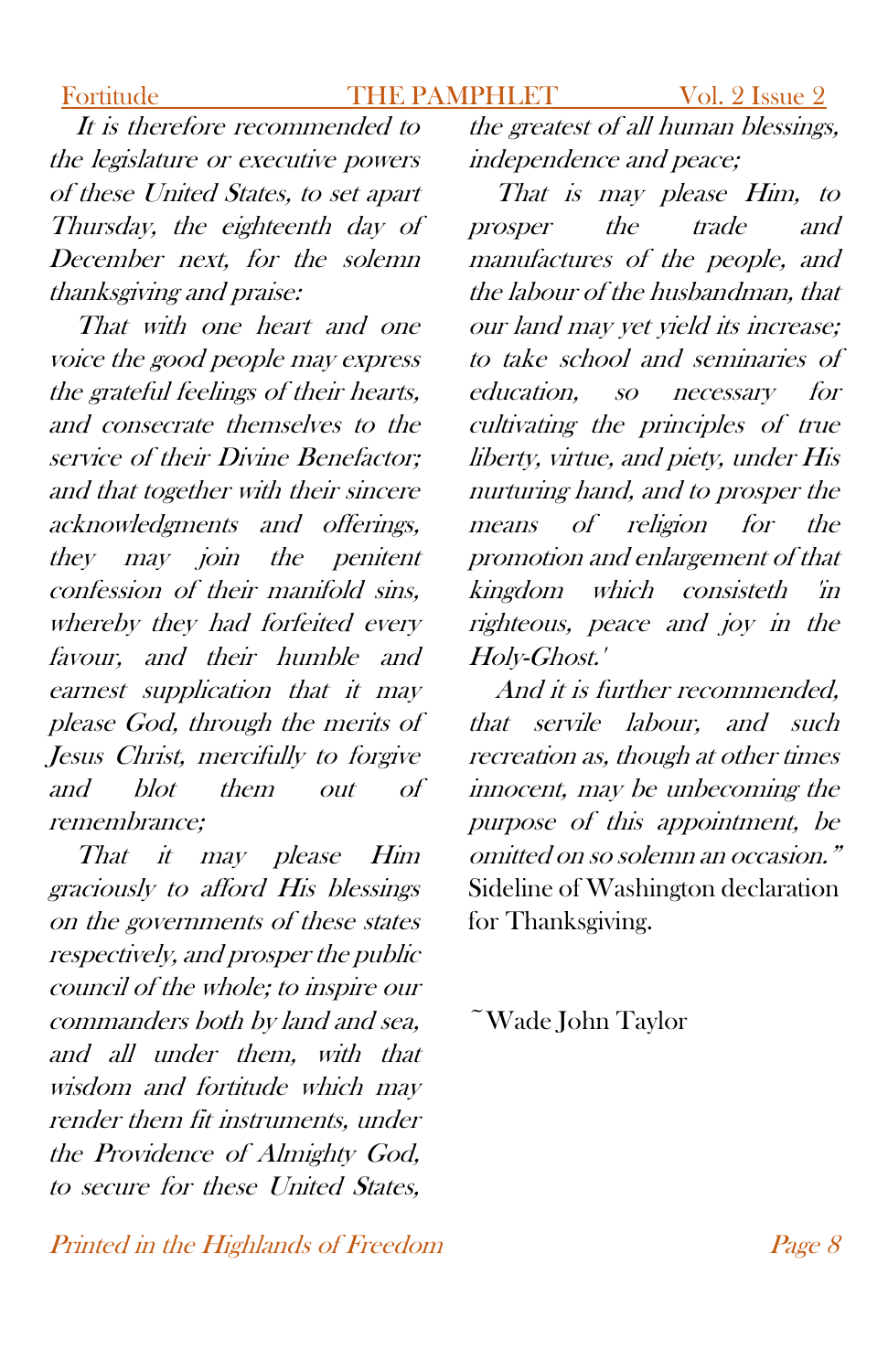## A Doctor for Oppression



 Without Doctor Joseph Warren, there would not be a United Stated of America. He joins the ranks of Thomas Paine, John Adams, Ben Franklin, Thomas Jefferson, and a grand cadre of Founding Fathers that were essential in deliverance from the bondage of the British government. Before we get to his role in the Battle of Bunker hill though, it is imperative to understand the man and who he was.

 His lineage was from that of honor and title and went at least as far back as William de Warenne who was a Knight in William the Conquerors Battle of Hastings in

1066 at only 11 years old. While researching this I discovered that he was a  $4<sup>th</sup>$  cousin seven generations back on my mother's side of the family.

 I was struck by a passage on my family history site that stated, "He was present at every town-meeting held in Boston, from the arrival of the British troops in October, 1768 to their removal in March 1770, and he was one of the committee of safety appointed after the so-called "*massacre" on 5 March."* this man walked the walk! How many other patriots can say they never missed a city council or county commissioner meeting for two years or so?

 Clearly, he was dedicated to paying attention to government and his civic responsibilities, but what else can we glean from looking into the life of this great Doctor. From all accounts that I ran across, Dr. Joseph Warren was a man who spoke from the heart and could be relied upon in all circumstances. His word was his bond, and he was an honorable man.

 Joseph was admitted to Harvard at fourteen years old shortly before his father died from falling off a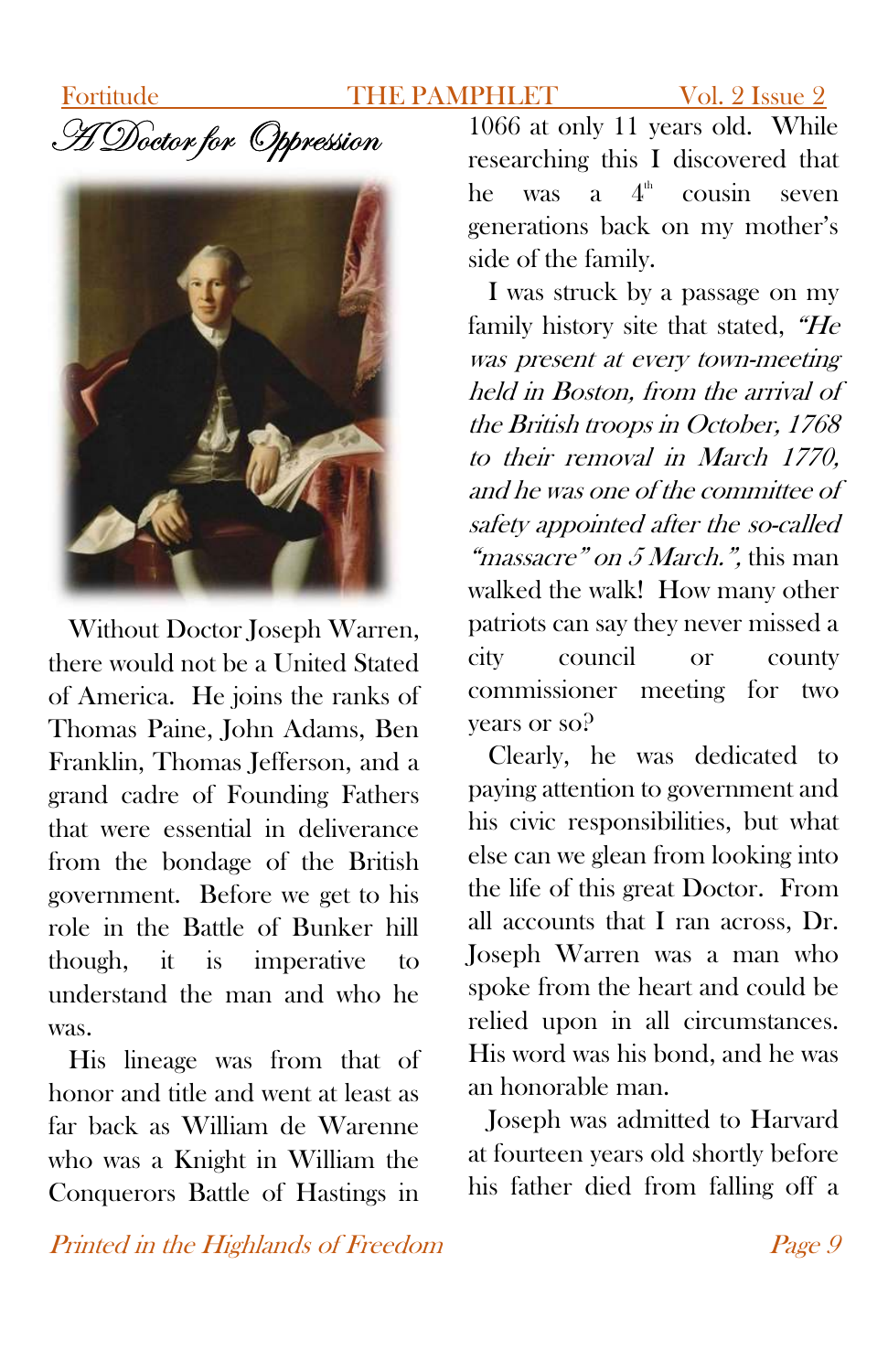ladder in his orchard. Dr. Warren's father is credited with developing and introduced the Warren Russet apple. Harvard during that period was responsible for enlightening the minds of the likes of John Adams, Josiah Quincy, Samuel Adams, and James Otis, among others.

 It was likely at this point where his value system was solidified, as afterward he often spoke and wrote about principal over security. Warren started teaching Latin at the Roxbury Grammar School for a year before pursuing his passion of studying medicine. Warren pursued an advanced education while apprenticing under the renowned physician Dr. James Lloyd.

 After Dr. Warren earned his advanced degree at Harvard, he began his private practice in Roxburry. He had rented a place for his practice where he met and befriended the ten-year-old slave of the landlord John Wheatley. Phillis Wheatley had arrived in slavery from Gambia in 1761. Her owners would go on to ensure that she was well educated. She would eventually go on to be the first

Fortitude THE PAMPHLET Vol. 2 Issue 2<br>adder in his orchard. Dr. Black woman to write a book of Black woman to write a book of poems in the United States and the second woman in the country.

> By this time the Green Dragon Tavern was purchased by the St. Andrew's Lodge of Freemasons in 1764, Warren was lifelong friends with the winged messenger of the revolution, Paul Revere, himself. They convened regularly for a while at the Tavern which was also the meeting place of The Loyal Nine, The Sons of Liberty and many of our Founding Fathers.

> In late 1774 the revolutionary group of tavern goers received a tip, most likely from Henry Knox, that the English government were aware of their meetings. If fact, they had virtual word for word conversations down that could only have come from someone from the inside.

> It was discovered later that Dr. Benjamin Church was the spy. He was later banished from the country and the ship he departed on was never seen or heard from again. Military correspondence and the headquarters papers of Lieutenant General Thomas Gage were later examined by the University of Michigan it was clear that Church was indeed the spy and sold out his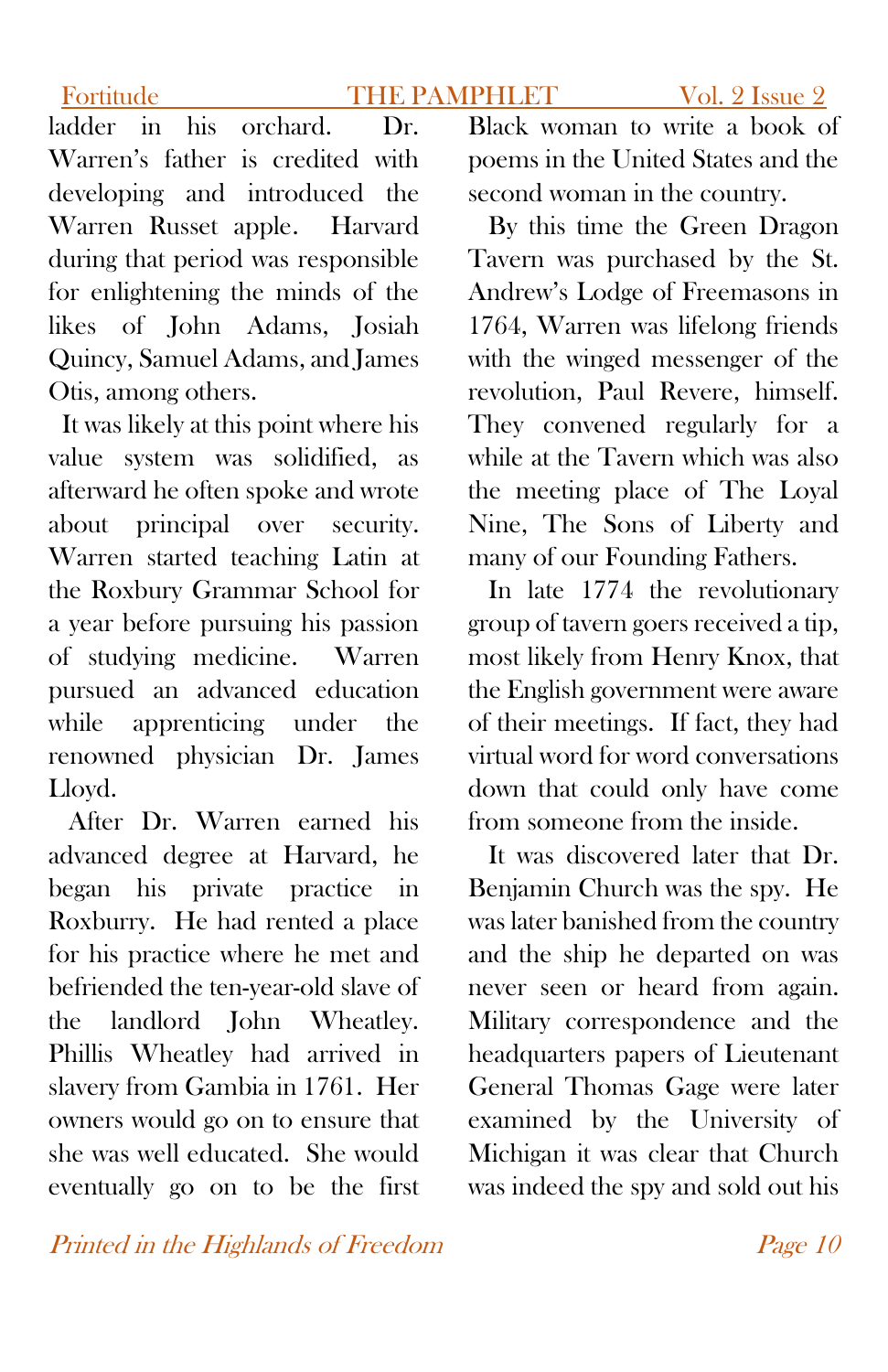loyalties due to his indebtedness early in 1774.

 As the tension between government and colonists heated up, Dr. Warren used his connections with various factions of Boston to bring together the antigovernment sentiment that was simmering just below the point of boil. He had stood for liberty since the Stamp Act of 1765. Warren used that time, his practice, and his membership on the Committee of Safety to ensure that the people of the Colony were prepared to defend their Natural Rights.

 Dr Warren had worked to save the life of 11-year-old Christopher Seider who was killed by a Redcoat musket ball to the chest and whom Phillis Wheatley would later memorialize in a poem. Warren was so moved by the experience that he commemorated the second anniversary of the Boston Massacre by delivering a speech at the Old South Meeting House while wearing a toga.

 In September of 1774 Joseph Warren penned the Suffolk Resolves which established the boycott of British goods and urged armed resistance to the British.

The Resolves also prominently established Warren's name throughout the colonies as a preeminent leader of the liberty movement. By the time 1775 rolled around Dr. Joseph Warren was the single most influential patriot leader in Massachusetts as Hancock and the Admasses where at the Second Continental Congress in Philadelphia. Warren aged 33 at the time, was the President of the Provincial Congress which was Massachusetts' unofficial shadow government.

 Joseph Warren ordered arms and powder to be stored up, as he organized what was referred to as the "army of observation". He helped the militia by making gunpower. Open hostilities were all but inevitable in the eyes of both sides as everyone prepared for war.

 The British had been actively confiscating powder, arms, and cannon stored by provincial governments and militias which left many militias defenseless against natives while the English Military had holed up in Boston leaving most peripheral cities and colonies lacking. Still Warren met on multiple occasions with Gage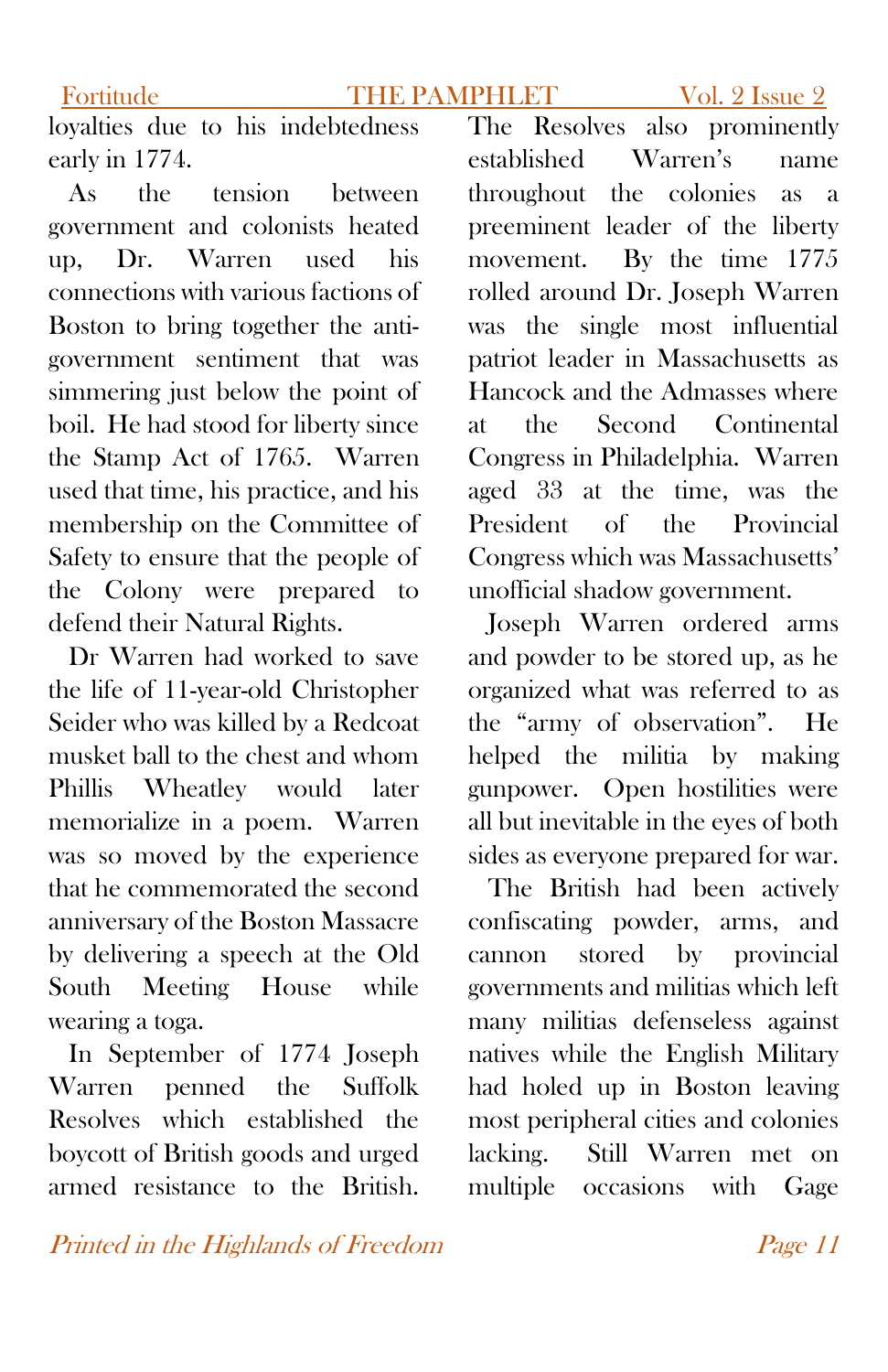work things through. Gage respected Warren so much that he and his wife used the good doctor as their Personal Physician even though Gage understood that Warren was instrumental in holding the freedom loving rebels together.

 From December of 1774 on to Lexington and Concord, Dr. Joseph Warren understood that despite his best-efforts, war was inevitable. He became chair of the Committee of Safety and was responsible for procuring the necessary armaments and established military organizational leadership was in place in the eventuality of war all under the noses of and in secret from the British. He carried these duties out relentlessly, all while seeing to patients, and building the morale of the people.

On March 6<sup>th</sup>, 1775, Warren was chosen again to give a speech commemorating the Boston Massacre five years earlier. In attendance were several British officers who were prominently positioned in the front three rows. Warren was not intimidated,

extending offers to the British to instead he boldly gave a speech from the heart. He decreed that the colonists did not want to separate, however, they were not afraid to stand up for themselves and fight!

> Dr. Warren's medical practice started to wane during this period, as every day became more devoted to keeping the good people of Massachusetts safe. Joseph willingly took on the responsibility of standing up for the human dignity of his fellow human beings. He faithfully prepared for the defensive war against England.

> By April, the patience of the British government had worn thin. Prime Minister Lord North ordered General Thomas Gage to take a more aggressive stance against the rebels. Soldiers disguised themselves as farmers and went throughout the countryside trying to locate caches of weapons. General Gage ordered the confiscation of arms from the Militias.

> On the night of April  $18<sup>th</sup>$ , most of the principal players of the resistance had left Boston in fear for their lives, but Warren, seemed fearless and remained the rock of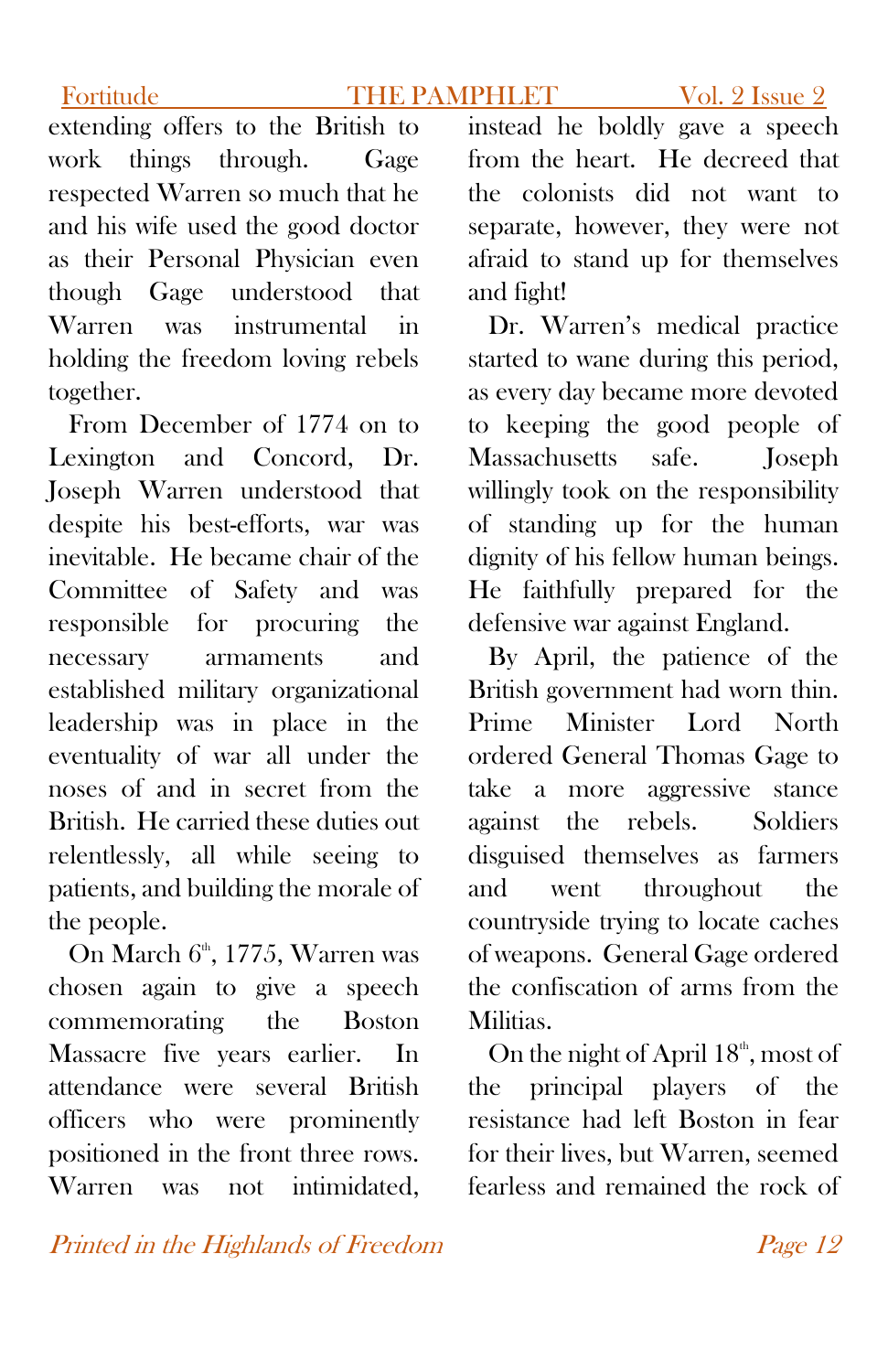Boston. The Dr. received word that the British were marching against the militia stores at Lexington and Concord. Warren had ordered as much of the ordinance removed as possible as he had known it was coming. Local troops were busy doing the things, they normally do like having a pint at their local tavern before moving out.

 The British were to march on Concord and Lexington to disarm the people and remove any chance of defending themselves. Warren was notified, he then dispatched Paul Revere to the North, and William Dawes South to warn the leadership and the militia of the impending attack.

 The next morning Dr. Warren stole out of town after learning that the British attacked at Concord and Lexington. He rallied the colonists that were streaming in from all over the countryside to finally fight the British and he commanded the attack and harassment against the Redcoats all the way back to Boston, treating wounded as he went. Although he chased the redcoats back to his town, he never would enter Boston again. Dr.

Warren definitively took sides that morning when he departed.

 Warren drafted a letter to the towns of the Providence calling up the patriots. He spent the next two months holding the Army together that had been thrown together out of desperation and need. The British were sealed in Boston and the constant harassment by the militias kept them from gaining much fresh produce from the countryside. Warren participated in various skirmishes throughout that period including the skirmish at Noodle Island where he and his good friend Colonel Putman managed to take the first British warship in the Revolution. They torched the ship after removing the guns and supplies.

 Warren was objectionable to positioning the defensive fortifications at Bunker Hill. He rightfully believed that it was exposed on three sides to naval gunfire. The majority in the Committee of Safety determined that it was important to take possession of Bunker Hill. In a conversation with Elbridge Gerry, Warren was warned about putting himself in danger in the ill-fated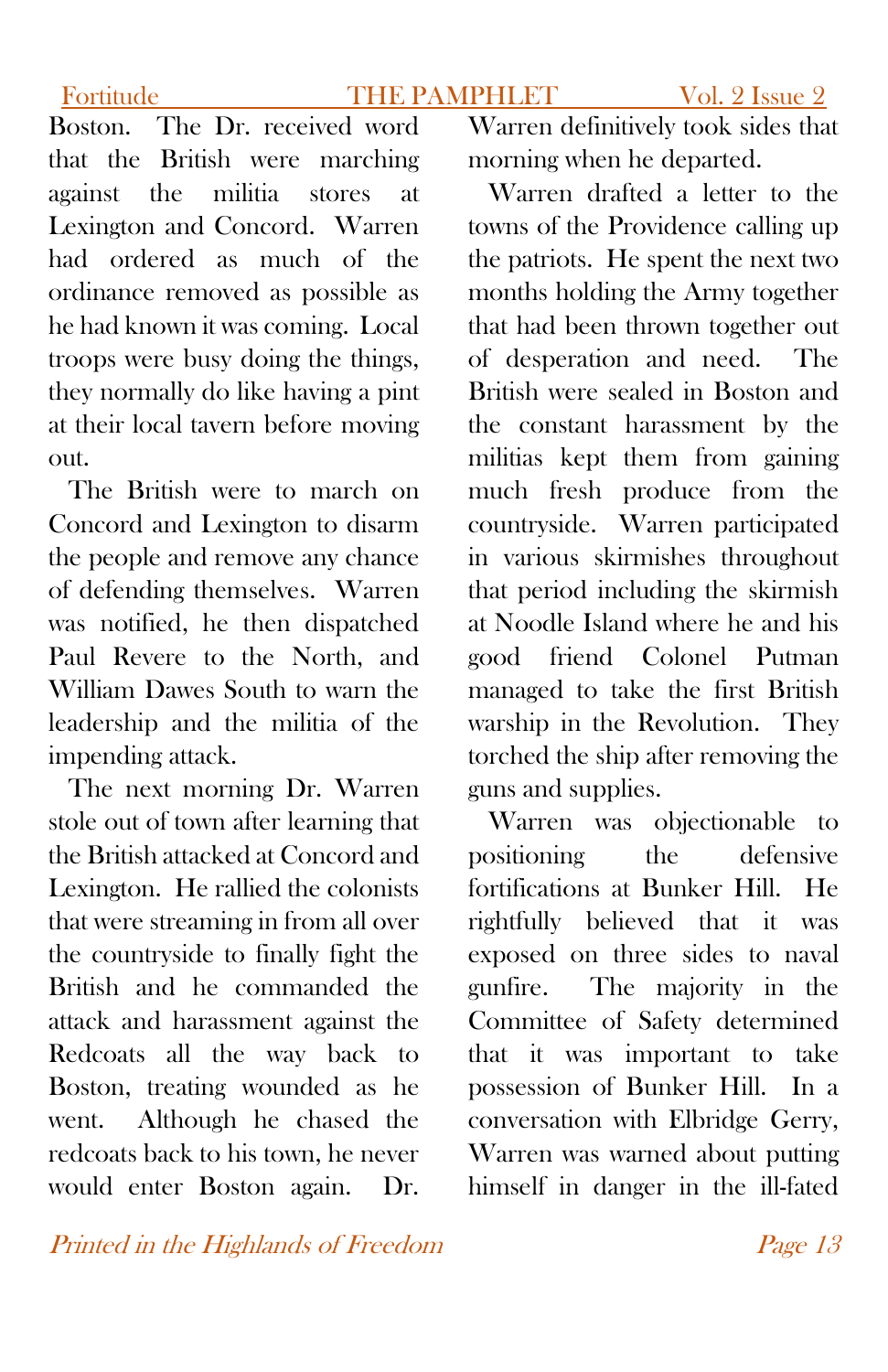plan, "where your destruction will be almost inevitable." Warren answered, "I know it, but I live within the sound of their cannon. how could… I not be there."

 The following day the rush was on to occupy the piece of land before the British. Twelve hundred Patriots quickly occupied Bunker hill and began to dig in. Prescott and nine hundred of his men passed Bunker Hill and occupied a smaller height called Breed's Hill. That location was a little closer to the water and further South. It was late into the evening by the time the tradesmen, farmers, and true patriots started digging.

 Shovels, and picks tore up the earth and heaped it into strategic earthworks. Through the night a cadence of work erected the central fortification and supporting lines. There was no question their very lives would likely depend on their efforts.

 At dawn the British were shocked to find a fully completed fortification overlooking Boston. General Thomas Gage knew the British had to respond if they were to retain control of Boston. If canons were ever placed on the

fortification the navy was at risk. Orders were dispatched and the army was mustered. General Gage ordered the newly arrived General Howe to command the battle.

The HMS *Lively* opened fire first, followed by other Royal Navy ships at anchor in Boston. Dr. Warren received word that the British were ferrying troops across the river and preparing for the attack. General Warren quickly sent reinforcements to Prescot. Around noon, the Dr.'s friend Israel Putnam came to Wards headquarters and found Dr. Warren who had taken on a fairly serious headache. Warren prepared to ride to Charlestown and walked for a bit before mounting up. As he rode Joseph Warren ran across two friends who were walking. They talked about the day's events and before long Warren came within sight of the Battle going on in front of him. The ships were pounding the positions in a steady drumbeat of explosions.

 Without missing a beat, the brave Doctor raced through the barrage of shells and found his way to Bunker Hill. He met one of his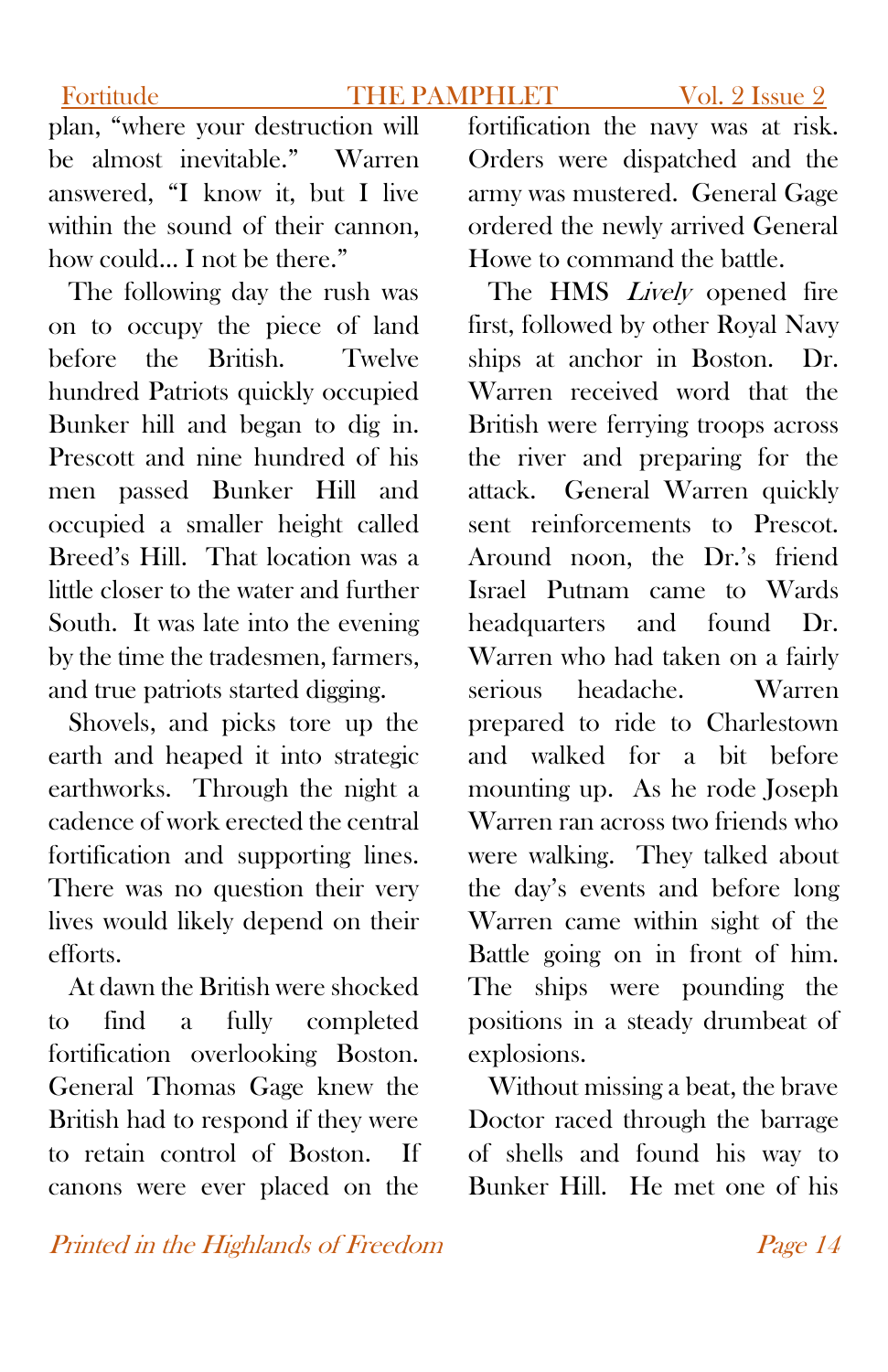students, William Eustis who was serving as surgeon. General Putnam had offered command to Warren as he was senior but the Harvard Doctor declined stating that he was just there as a volunteer. "I know nothing of your dispositions; nor will I interfere with them, Tell me where I can be most useful."

 "There you will be covered." Israel Putnam indicated pointing to the stronghold.

 Exasperated, Dr, Warren replied, "Don't think I came to seek a place of safety, but tell me where the onset will be most furious?' Putnam again gestured toward the fortification atop Breed's Hill. Warren borrowed a musket from a Sergeant and headed up the hill.

 A great huzzas was heard as Major General Joseph Warren entered the fortifications. A short time later the attacks began. The battle was indeed the fiercest and most brutal of the war to that point. The British Bombardment splintered the fortification relentlessly.



 The British marched in perfect fortification as their drums kept the time of the march. Some were perhaps a little perplexed as to why they were not receiving any fire. But as the whites of their eyes appeared to the brave patriots in the fortifications, a wall of black smoke erupted as the garrison cut loose on the attackers. A sea of redcoats crumpled in utter slaughter as the first assault was broken up. Mangled bodies of British fell in the agony of death as the moans and screams of injured filled the air.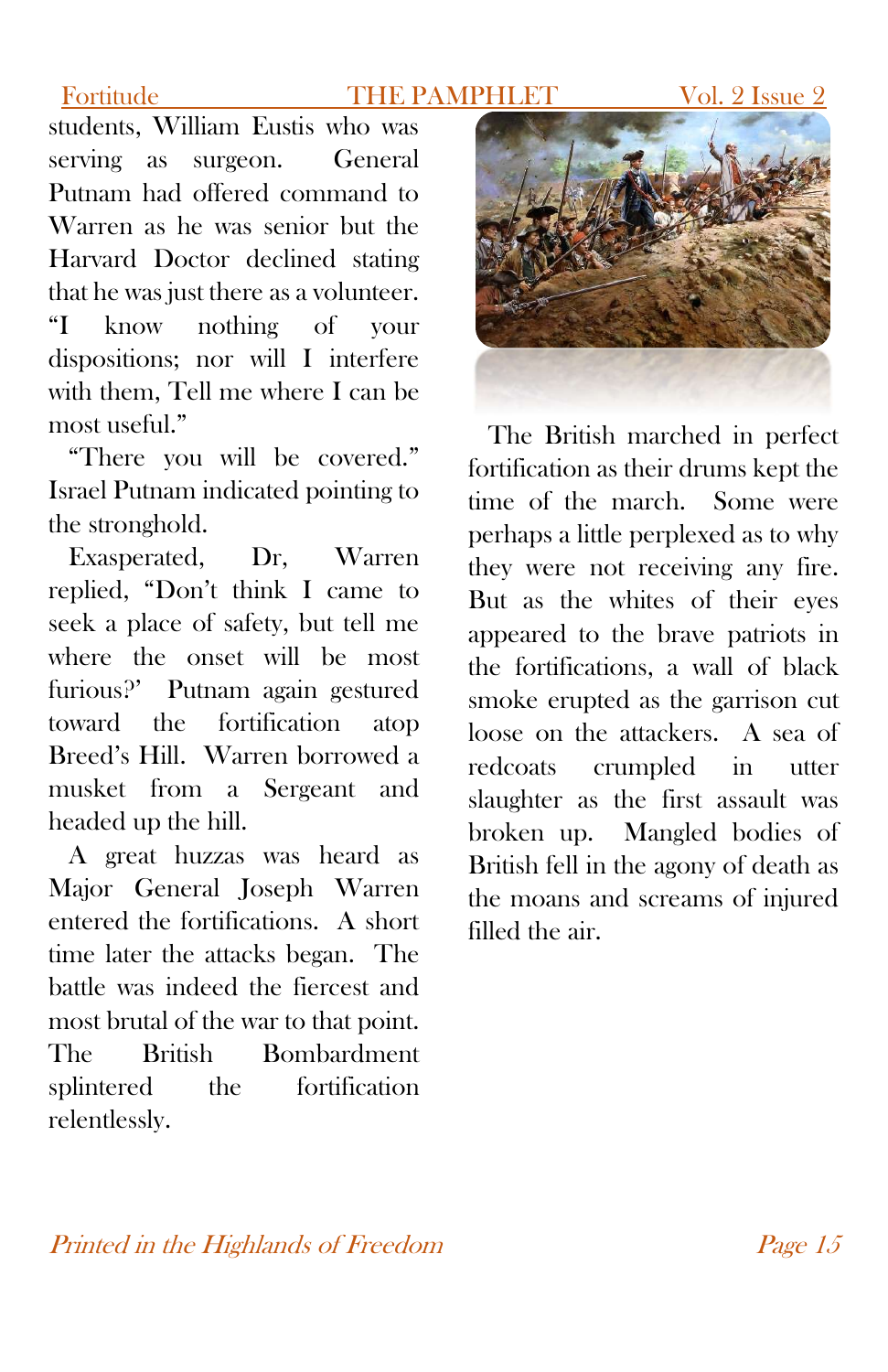

 A second charge was ordered and again the Americans shattered the English line that was thrown against them. In the second exchange many militiamen began to run out of ammunition. Wounded and dead were piling up and the situation was becoming tenuous. Had they more ammunition they almost certainly could have the field. Yet morale remained high.

 The third wave struck, and the Patriots emptied their last rounds into the flailing British. Hand to hand combat broke out as the Redcoats poured lead and bayonets into the farmers and tradesmen who had neither. Those men and boys died that day in the defense of their friends and neighbors. The militia lines buckled, and the Redcoats slaughtered everyone

they could get their hands on as no quarter was given.

 Dr. Joseph Warren was shot through the head at close range. He died in defense of his friends.

This was our fledgling nations greatest first loss.

 Bunker Hill was a technical victory for the British, although, they still had to retreat to Boston. General Gage would be later recalled for his loss of control of the colonies and General Howe would take control. There was no turning back after Bunker Hill. The brave people of America had committed themselves to abolish their government.

~Wade John Taylor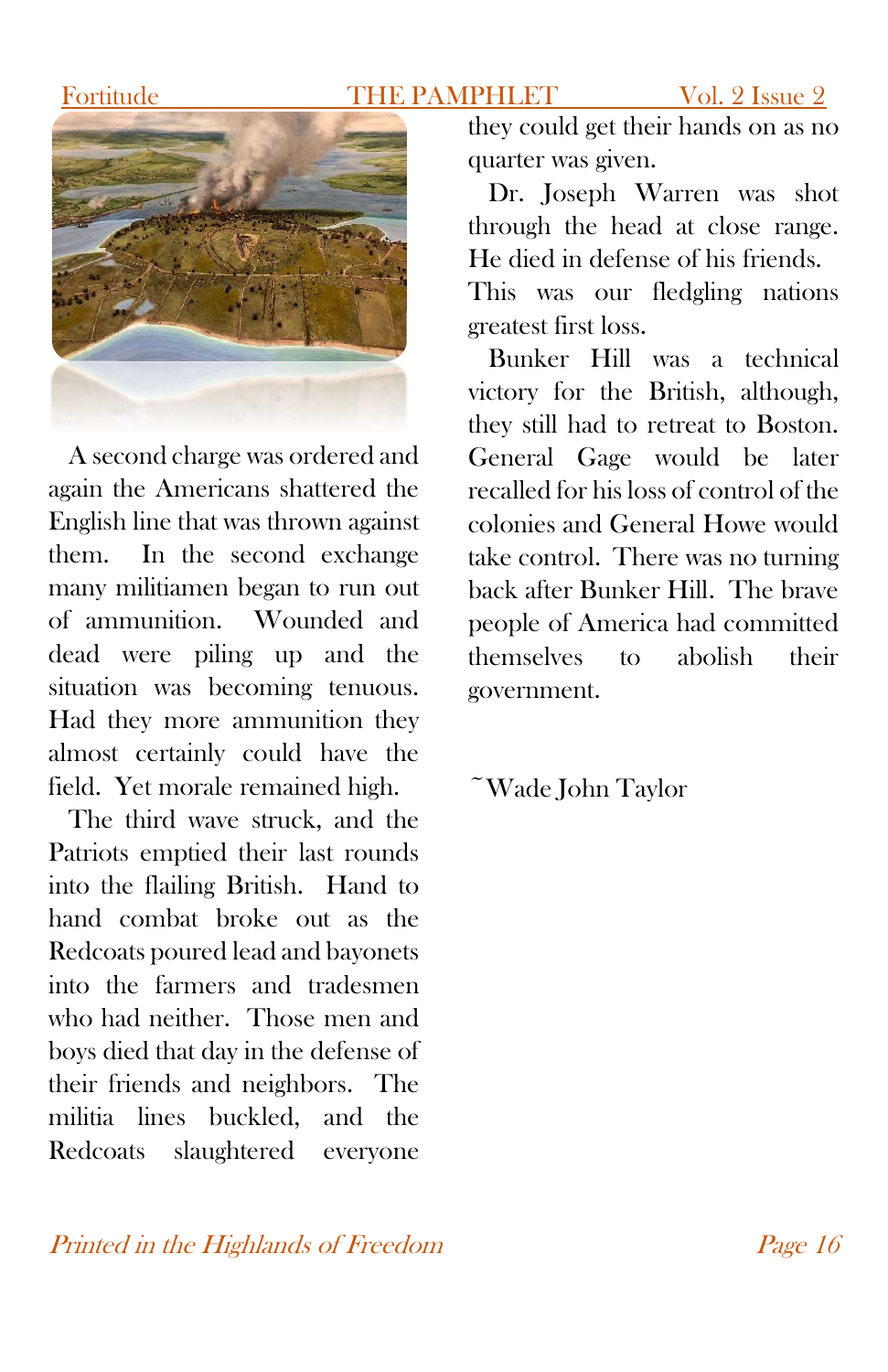## Remember the Ladies - Kristi Noem



 In this issue I would like to introduce you to a modern female patriot, Kristi Noem. She is the only governor in the United States who did not institute mandates and Covid fascism, working to preserve our seven-boundary system in a most perilous time for Layer Cake Federalists.

 Kristi was born in 1971 in Watertown, South Dakota. She grew up farming and ranching with her family in rural Hamlin County. In 1994 her father was killed in a farm accident, leaving her to take over the family operation at the young age of 22. She describes getting up the courage to clean out her dad's truck a couple of months after his death:

 "I pushed the play button and heard my dad's voice."

 "My eyes started to fill up with tears. I looked down into the console and saw several more tapes, almost a dozen in all. One by one, I put them in the tape recorder and listened to dad talk about crop decisions, soil types, cows, weather, markets, and what to do if we were ever in a tough financial situation."

 "Here in my hands were all the answers that I needed. Straight from him. In his voice."

 Kristi describes her father as "the hardest worker" she has ever known.

 "He led by example, by action. But that day, his words changed everything. I made a decision that day to be like my dad: a person of words and of action, because both matter."

 As South Dakota's first female governor, Kristi leads by example even when under intense national pressure. She opposed mask requirements, vaccine requirements, did not shut down businesses, and is currently working to protect state workers from federal vaccine mandates. But what did she NOT do that EVERY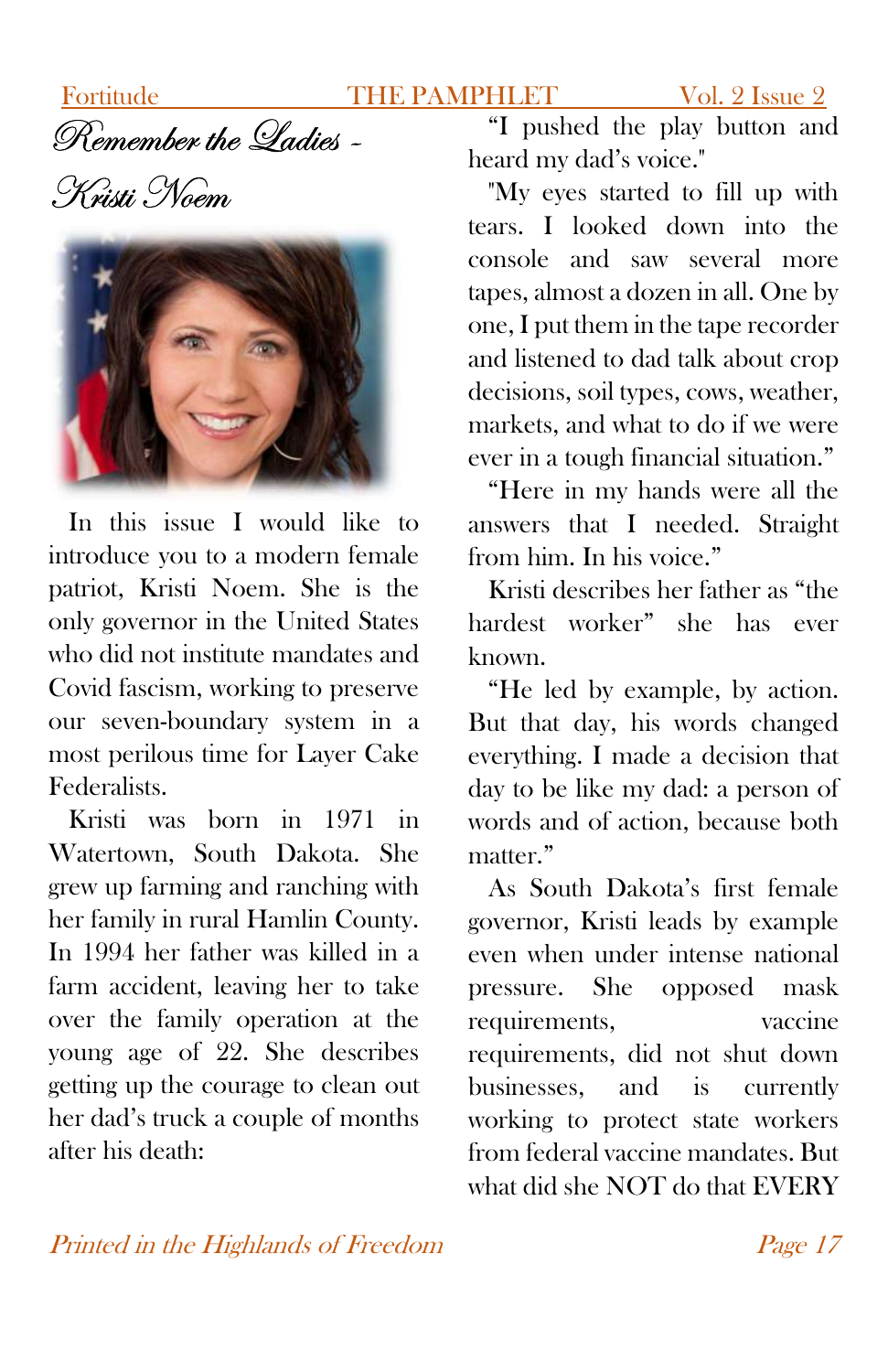OTHER governor, including DeSantis, did? She did not blur the boundaries of our seven-boundary republic. She did not take rule making control from the legislature to act as a dictator, weaponizing executive orders to oppress her constituents.

 EVERY SINGLE OTHER GOVERNOR blurred the boundary between executive and legislative and expanded their control. DeSantis, Abbot, Little, McMasters…all of them.

 Clearly Noem is made of stronger stuff and other governors would be welled served to follow her example. We don't need more Republicans. We need more Layer Cake Federalists like Kristi.

Humbly yours, Catey Greene

Founding Taverns.

 It has been years since I was in a tavern, but I remember fondly, how many components of management and command evolved around the afterwork meeting at the tavern. I was introduced to this concept when I was a young infantry soldier in the George Washington's "Old Guard"  $1\frac{s}{3}$ d Infantry Regiment at Fort Meyer, Virginia.

 As I reviewed many historical documents and references while producing these pamphlets, I found it noteworthy that many battles and scrimmages occurred near taverns. The prominence of taverns also stands out in the foundation of pre-revolutionary groups.

 John Avery Jr. and Thomas Chase were both members of the Loyal Nine. The Sons of Liberty often met in the fabled Green Dragon Tavern in Boston Massachusetts. This was the central meeting point for the Sons of Liberty and other rebel groups. Daniel Webster stated that the invasion plans for Lexington and Concord were overheard in the Green Dragon.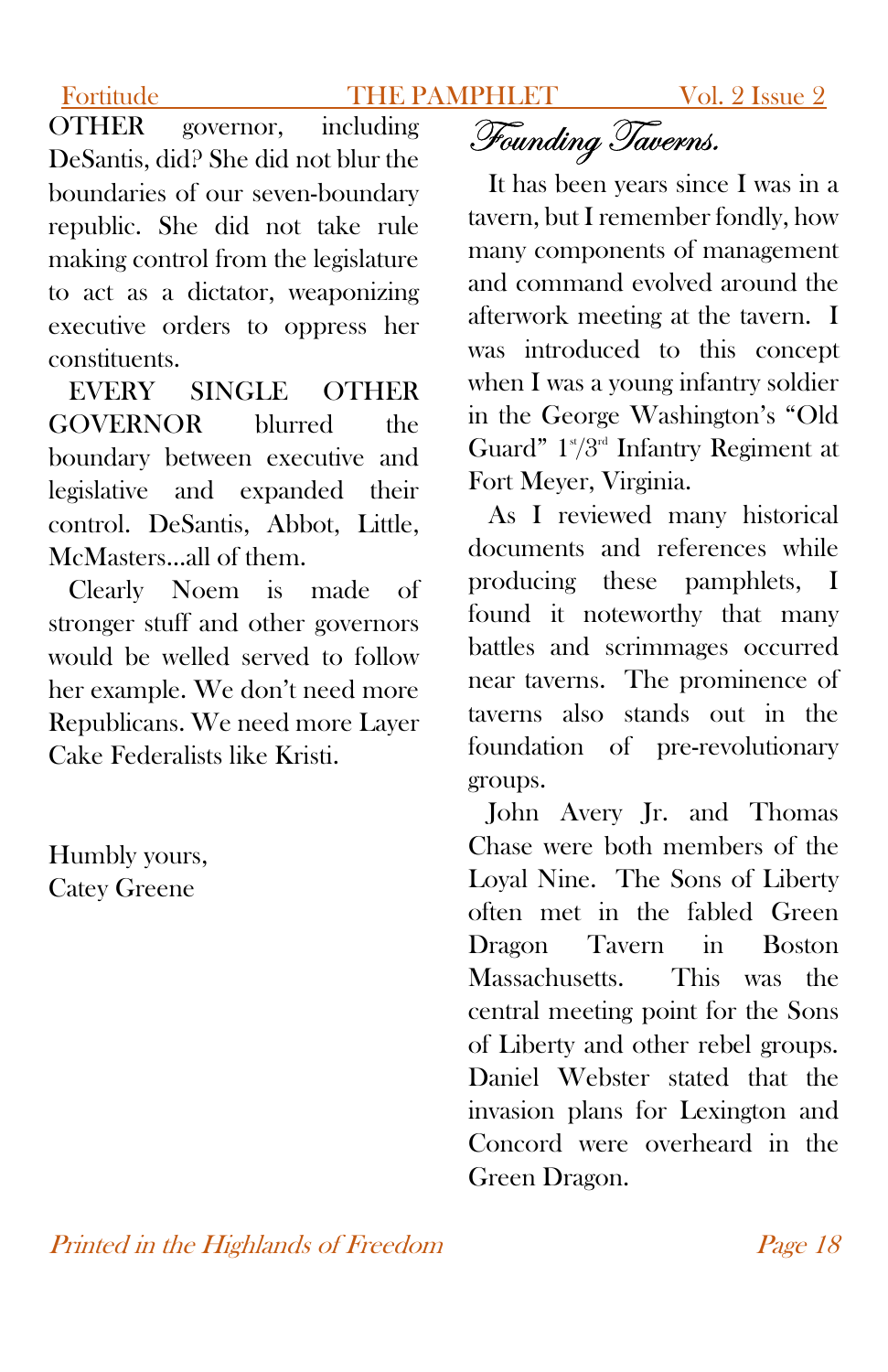

The First Green Dragon Tavern

 As I investigated the taverns in our history, I found fascinating examples of them. The Tun Tavern in Philadelphia hosted the first meetings of Masons of St. John's Lodge No. 1 and became the birthplace to the United States Marine Corps. The Casparus Marbie House or Marbie's Tavern located in the old Dutch hamlet of Tappan was where the Americans learned of General Benedict Arnold's betrayal. The Pirates House built in 1753 along the Savannah River, The Middleton Tavern in Annapolis Maryland, and the King George II Inn in Bristol, Pennsylvania each have histories that could fill volumes of pamphlets.

 As my research into the American Revolution took me to many taverns, I became interested in their prominence to the colonists

of the day. I discovered that they were much more important than people thought. Not only where they a place to relax and take a break from the troubles of the world, they acted as a critical aspect of society, communications hub, and a focal point for towns and villages across the Colonies.

 In U.S. Postal Service Publication 100 dated November 2012 we find that it was common in the day to use taverns for Mail drops, and in fact the first official mail repository for overseas mail in Boston, was Richard Fairbanks' tavern. But it was not just mail that kept the Colonists coming to their taverns.

 A village tavern became the first destination many travelers came to when visiting a town. Directions to just about any place or anyone could be had. A good bed at a reasonable price, a good meal, and entertainment could all be had in one central location. Should you find yourself in a tavern reading a Pamphlet, you are practically part of history.

~Wade John Taylor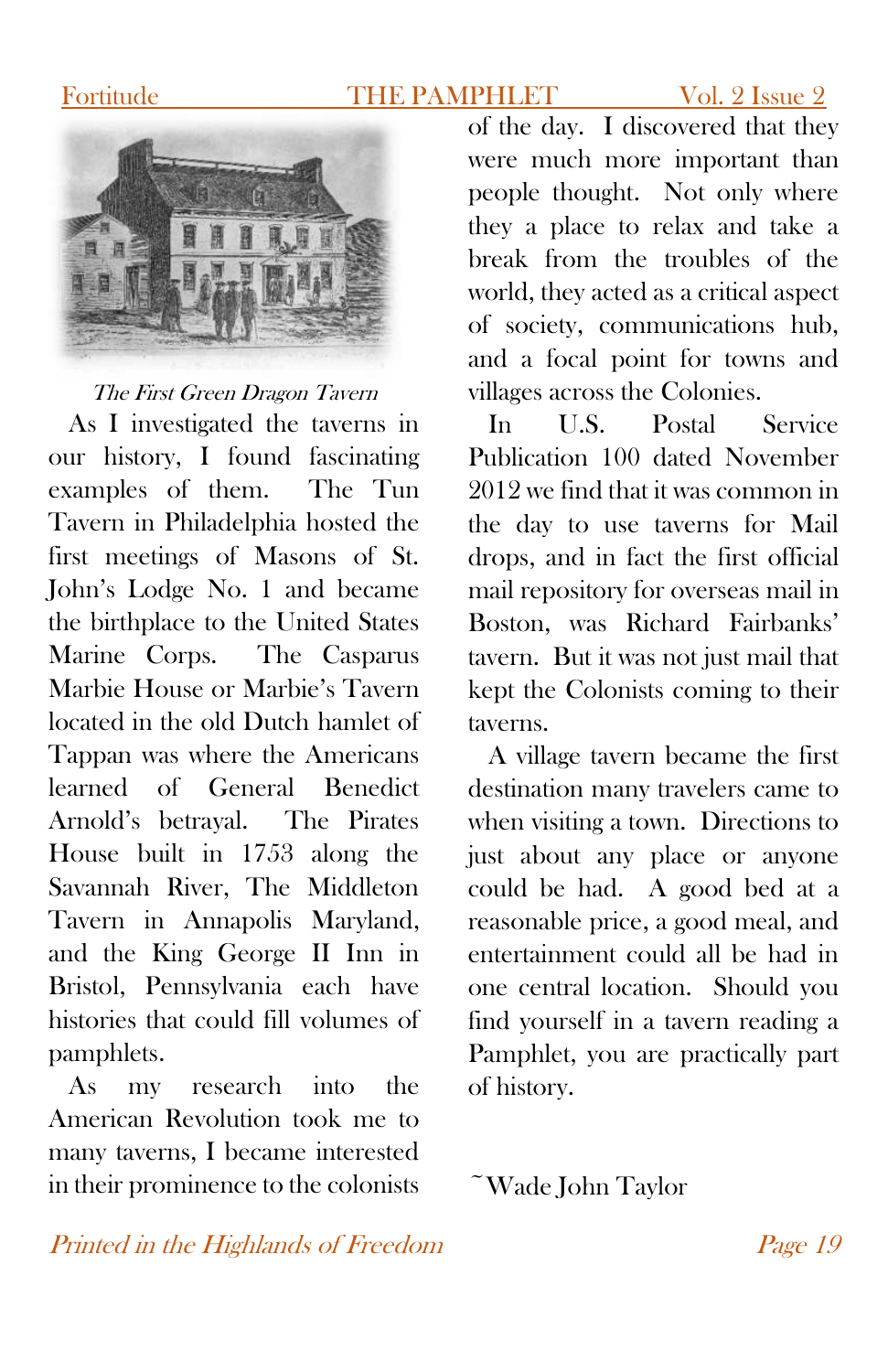## Patriot Resilience

 One of the most common phrases heard during an emergency, disaster, or other disruption in life is, "I wish I had…" While it is impossible to cover everything you might need in every situation there are a few items that are worth their weight in gold. In times like these when supply lines are collapsing around the world it might be worth considering a few small purchases now before it is too late.

 In the Army we called it 100-mile and hour tape, but the readiest form you may be familiar with is Duct Tape. I recommend keeping a few rolls stashed as the applications for this essential tool are endless.

 Plastic baggies of all kinds are good for everything from butchering to separating medical supplies. Coffee filters are great for straining out impurities but landing your hands on a package of cheesecloth is a good alternative as well.

Printed in the Highlands of Freedom Page 20 Manual meat and grain grinders would be essential in any long-term grid down situation. If you raise your own animals, extra fencing,

wire, gloves, nails, and staples are essential to keeping them in and predators out. Spare gardening tools, shovels, picks, and axes should not be far from your mind these days as we all know things wear out.

 Extra work clothes, boots, spare fabric, sewing kits, and plenty of socks and underwear should not be forgotten. Stocks of hygiene supplies, first aid, and medicine are rapidly diminishing from shelves across the country.

 Multitools, batteries, compass, and printed local maps will become incredibly valuable if access to modern conveniences is severed.

 Steel wool, aluminum foil, kitchen scrubbiest, cast-iron pans, and durable utensils and replacements will make life much easier for food preparation. Don't take these for granted.

Don't forget your lighters, matches, lighter fluid, candles, lanterns, spare wicks, and fuel. I hope these things have taken your mind off stockpiling toilet paper, which is the last thing on this list.

 $\tilde{~}$  WJT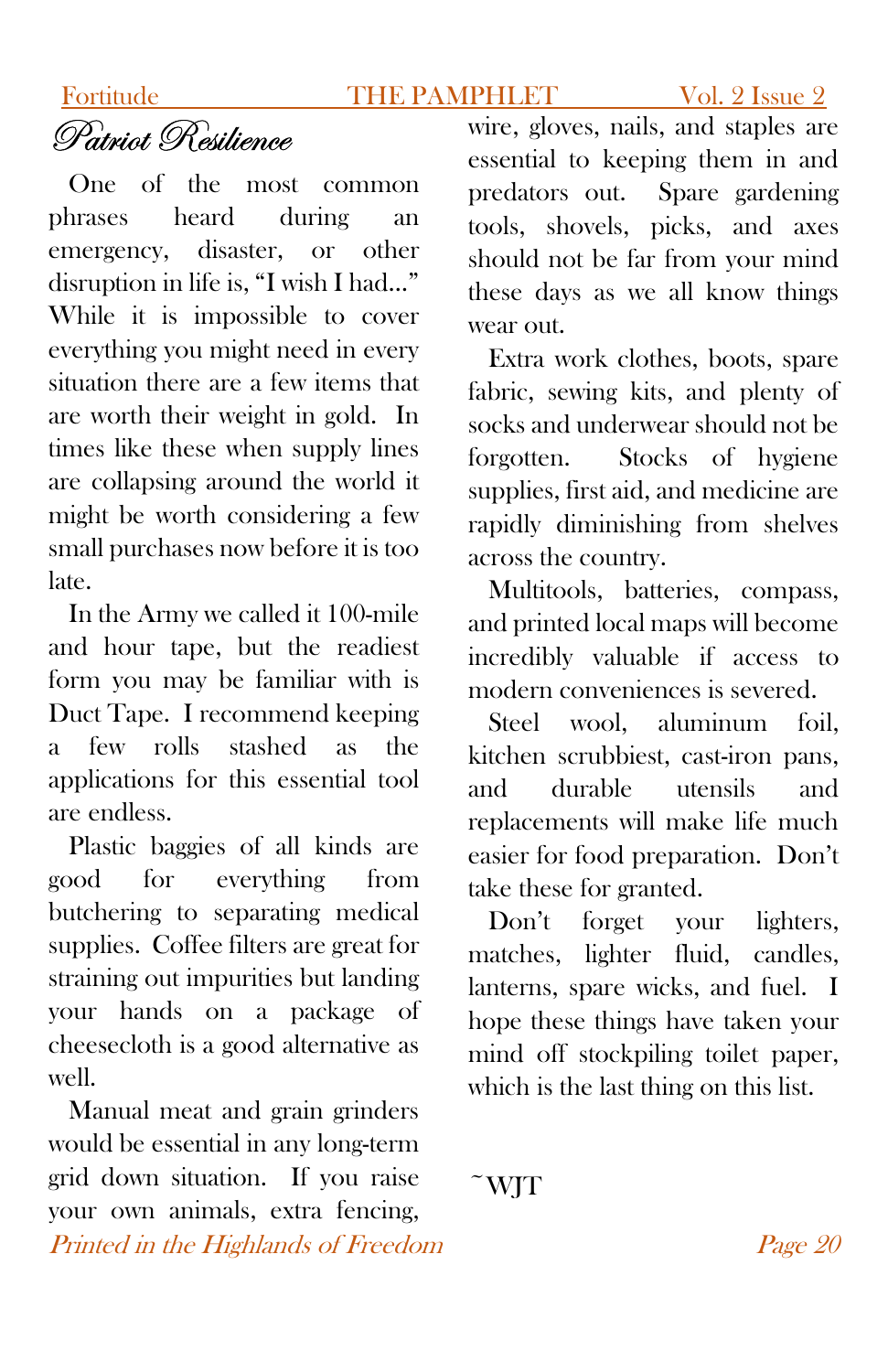

 Hardtack is a simple recipe that calls for flour, salt, and water to create a shelf stable survival food. It has been used for generations. I ran across an alternative recipe on several different websites, so I am not sure who to attribute the originality of this to.

 One of the things that drew me to this recipe is that, if you could not locate the simple ingredients for Hardtack, this provides a viable alternative with other ingredients that you may have around the pantry.

### The Easy Survival Bread Recipe

What you will need: 2 Cups Oats 2 ½ Cups Powdered Milk 1 Cup Sugar 3 Tablespoons Honey 3 Tablespoons Water 1 3oz Pkg Lemon Jell-O

Follow some quick and easy instructions to have it ready in less than thirty minutes:

Printed in the Highlands of Freedom Page 21 Preheat the oven to 350 degrees. Combine the oats, powdered milk,

and sugar in a medium bowl. Combine water, honey, and Jell-O in a medium pan, bring to boil, and then remove from heat. Add the oat/milk/sugar mixture slowly and mix well. Shape the dough into a thin brick-sized loaf and put it on a cookie sheet. Bake the loaf for 15 to 20 minutes. Allow the loaf to cool and then wrap in aluminum foil.

 Do keep in mind that many of the survival recipes that we put out can be varied slightly for taste and this is one that can easily be done by changing the flavor of the Jell-o packet. If that were not available, you could likely throw in nuts or dehydrated berries.

 If you have a short simple recipe that you would like to have featured here. Please sent it in to: The Pamphlet P.O. Box 351 Republic, Washington, 99166

If we publish your recipe, we will send you a hard copy of the issue it is printed in.

 $\tilde{~}$  WJT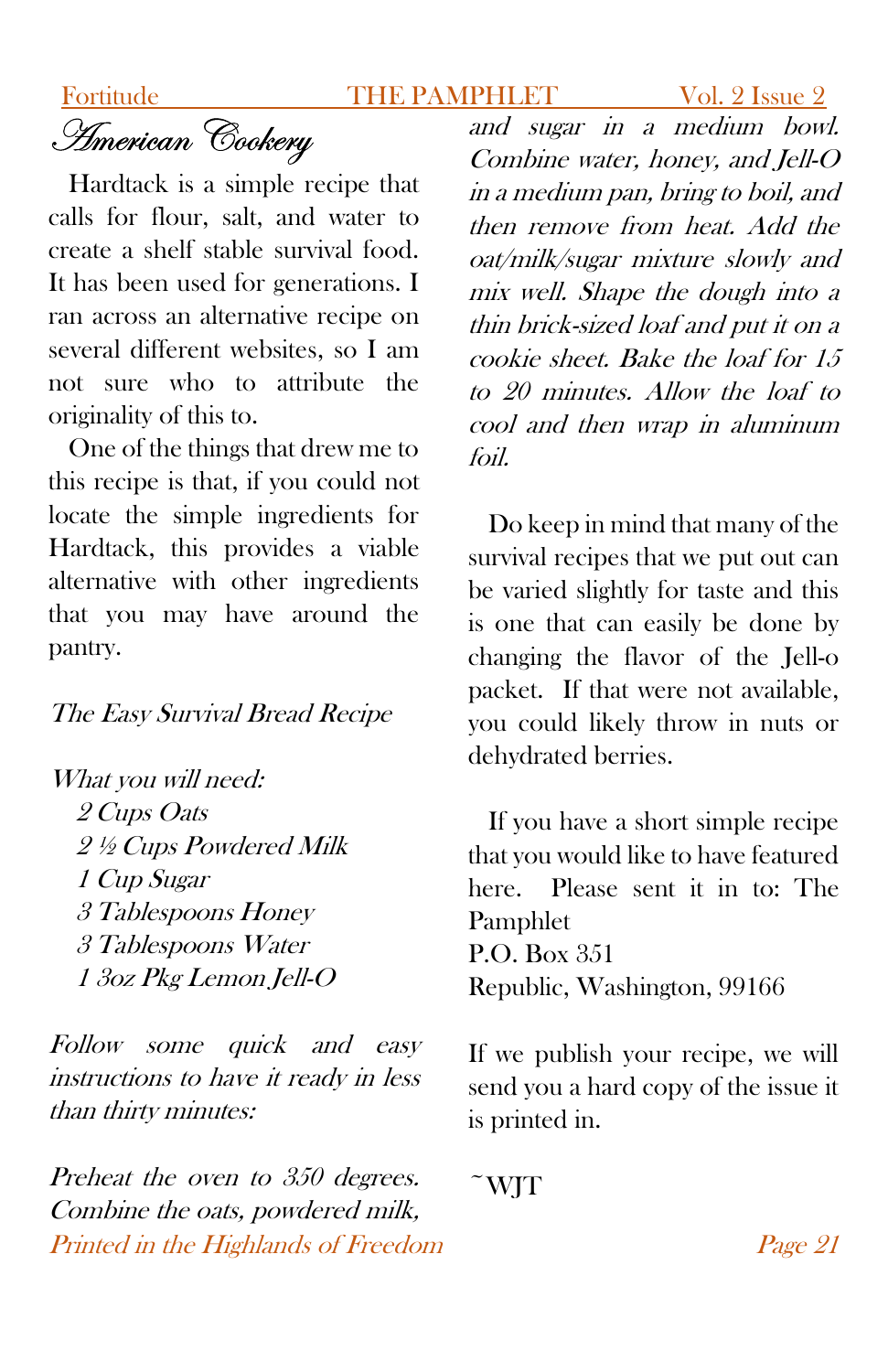## From the Editor

 DISCLAIMER: The language in this piece is inclusive of other cultures and expresses a diverse opinion. I am trying to use words that snowflake minds understand. My hope is to greatly increase dialogue and clarity as to where we all stand. I believe that both sides of America have their own version of this in their own back yards. While I apologize for bringing this to the national stage in this publication. I hope that I can at least write it in a way that will be entertaining. Oh, and it probably is not fit reading for a two-year-old, and maybe some other people. Meh, whatever. Here it is.

 I have agonized over the words that needed to be written. I have avoided my own podcasts because I might speak the thoughts that keep me up at night. Perhaps if I don't talk about it, then it won't happen. Perhaps the dreams I have had since young adolescence will stop coming true and we can all go back to the happy times of 1999.

Printed in the Highlands of Freedom Page 22 I feel compelled as I have in the past to throw the information from my head. I know that I will feel

better with it off my chest, so to speak. Often, I don't understand the meaning of an issue until after it has left my own hands. This time it is different.

 First off, I don't claim to be anyone other than an ordinary man who loves his family and lives up to the obligations of caring for and protecting them from the crappy people out there.

I love God and I have turned my life over to him and he loves me back. I have a personal relationship with the Lord as he has called me to his work, and I encourage everyone else to do the same. That does not make me special.

 Everyone has a unique calling that awaits them. We must all live up to our greatest potential. The Lord inspires me to put this out every month and my family don't make a dime doing it. I don't hide that from anyone, and I would not have it any other way. We have been hard at work at this since July of 2020, and so long as I am called to do it, it will continue regardless of what some pea brained radicals think.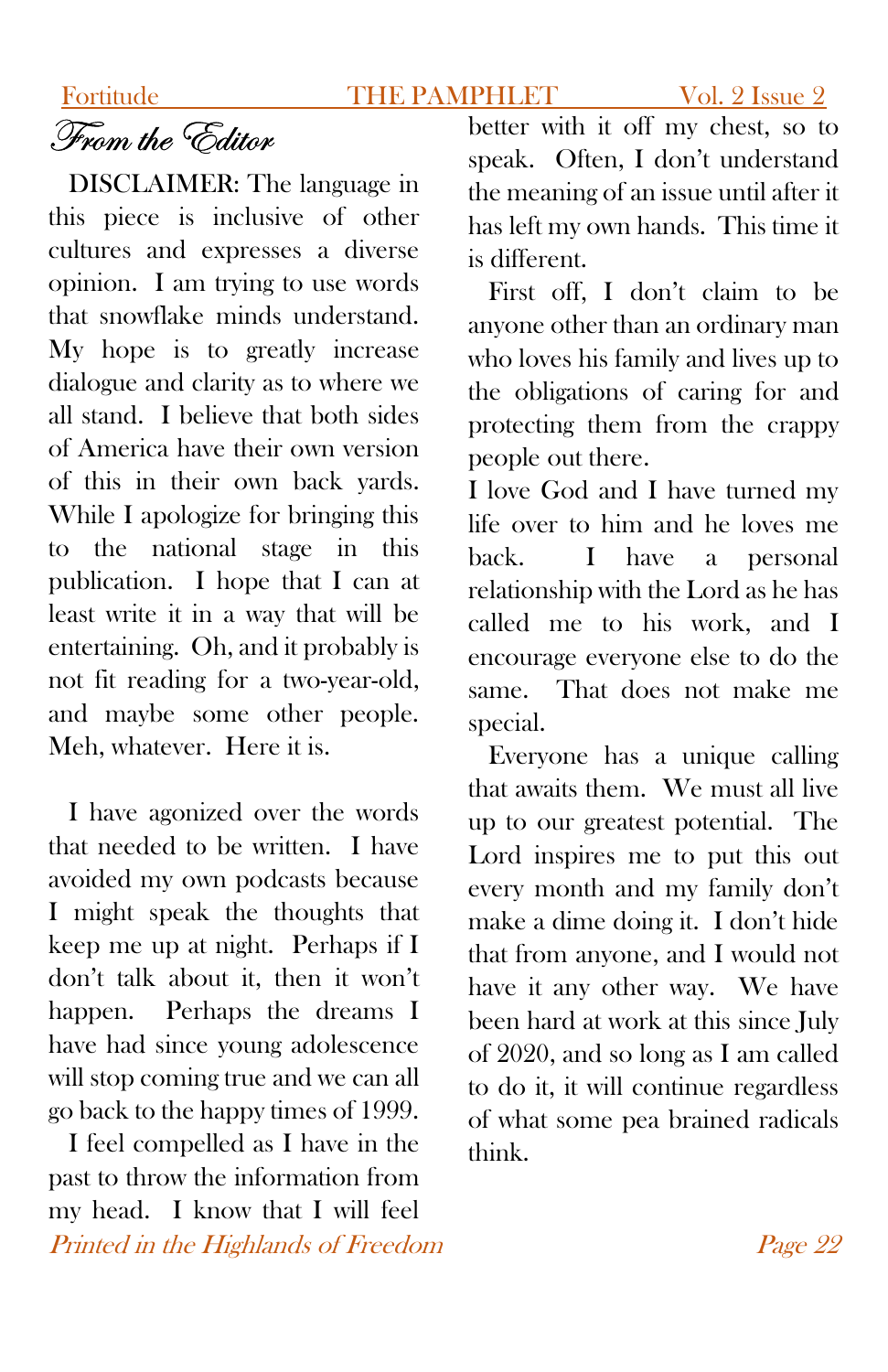A local Democratic Party operative in my county has been spreading lies, about me gathering people up and shooting up the town or some sort of stuff like that. To be clear, I am not going to waste irreplaceable bullets, breaking glass that can't be replaced due to the supply chain breakdown. That just don't make no sense. In my five years of University, they never taught me sewage like that. But I guess times have changed.

 This county already has a psychopathic leftist lunatic and that's enough. If I were to become a crazed right-wing lunatic in this county, I would have to join the other three thousand two hundred and ninety-eight other ones. Sadly, I ain't there yet, but hold on fellas, I'm' a tryin. Take me to your leader! What in the heck is wrong with the world nowadays?

 Perhaps the inventive context of some people is their way of asking for my real point of view on things. So, in case you have not been paying attention over the past sixteen months, I am going to spell it out to you real clear.

 If you don't stand for liberty and freedom, then you are my enemy. Full stop.

 That's the simple version in case some may lack the mental fortitude to continue reading my rare divulgence of emotion. Big words and a slightly, although imperfect focus on grammar will now be applied. Probably around a ninetysix or ninety seven percent perfect to be correct. Just enough to annoy a few people.

 With all the theatrics out of the way to distract the weak minded, I will now explain exactly how I feel about things and where I stand. You will either agree with me or hate me even more by the time you are done reading this.

 I Believe in the Lord God with all my might, mind, and soul. I was placed here on this earth, as were we all; to learn, grow, make mistakes, fulfill our own destiny, and to become the best version of ourselves that we can be.

 I know from personal experience that when I act in selfishness I will only wither in the sight of the Lord. And that knowledge allows me to identify others who are withering as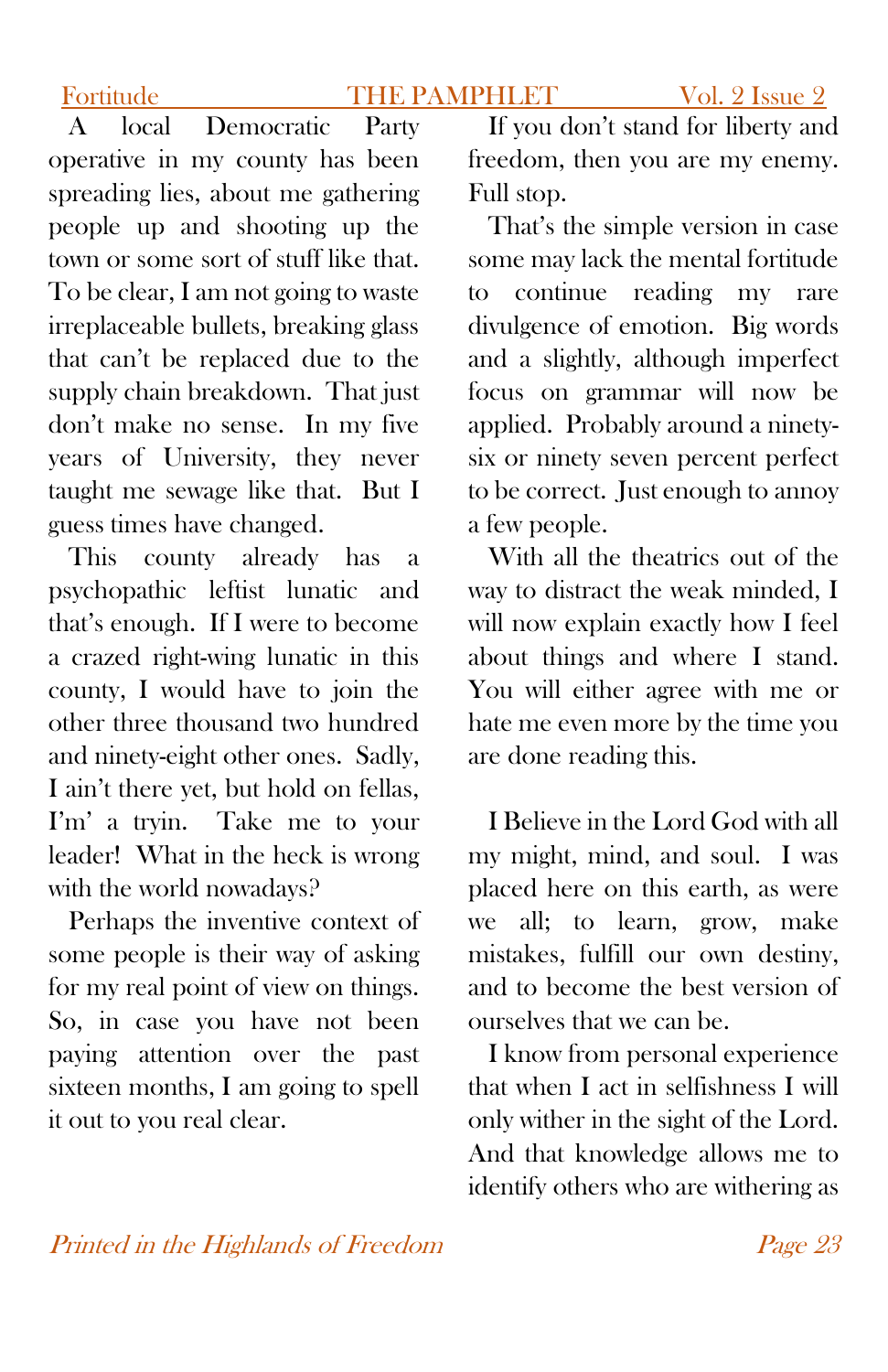I once did. But even as the Lord loves me, a greater sinner than you; he Loves you.

 I love you as I love all my neighbors and would aid you if your house had burnt down. I prayed specifically for you and any who would be pricked by this to be healed in his grace. But that grants you no license to cross me or my family. I spilled no ill of you or your kind.

 The Sheriff of this County is the Big Burrito. He says he stands for liberty, freedom, and the Constitution. So long as he is a man of his word, and I don't have any reason to feel otherwise, I stand with him. In fact, I am willing to die for that man so long as he is taking that stance because that is the best chance me and my family have of making it through the crap that is taking place right now beyond your rose-colored glasses.

 Now let's get down to brass tacks. I am a personal liberty guy who loves the Bill of Rights. The problem is, most of the rest of the world isn't that way anymore. But many are starting to understand they have been believing a lie, and the tide is turning fast. I don't care

so much about that though because I live here in the Highlands of Freedom. It's just important to layout reality.

 The good people in this County vastly outnumber the bad. The lazy people will learn about natural selection, and a good hard winter usually shakes out a few bad apples. Our County lives by the Code of the West, you figure that out real quick when you realize there are no stoplights and most roads are not paved

 If I tell you I am going to do something, then you know exactly what I am going to do. If I don't tell you directly, then you have no idea what I am capable of.

 I would die for any one of the good people of this valley. That is just a plain fact. The good people know that. Notice I said good people. I have been working with many good people lately and trying to help them prepare for difficult times. I encourage everyone to get good and do the same. We don't have time for squabbling amongst ourselves.

 I believe that if we, the good people of this valley, show up to local government meetings, express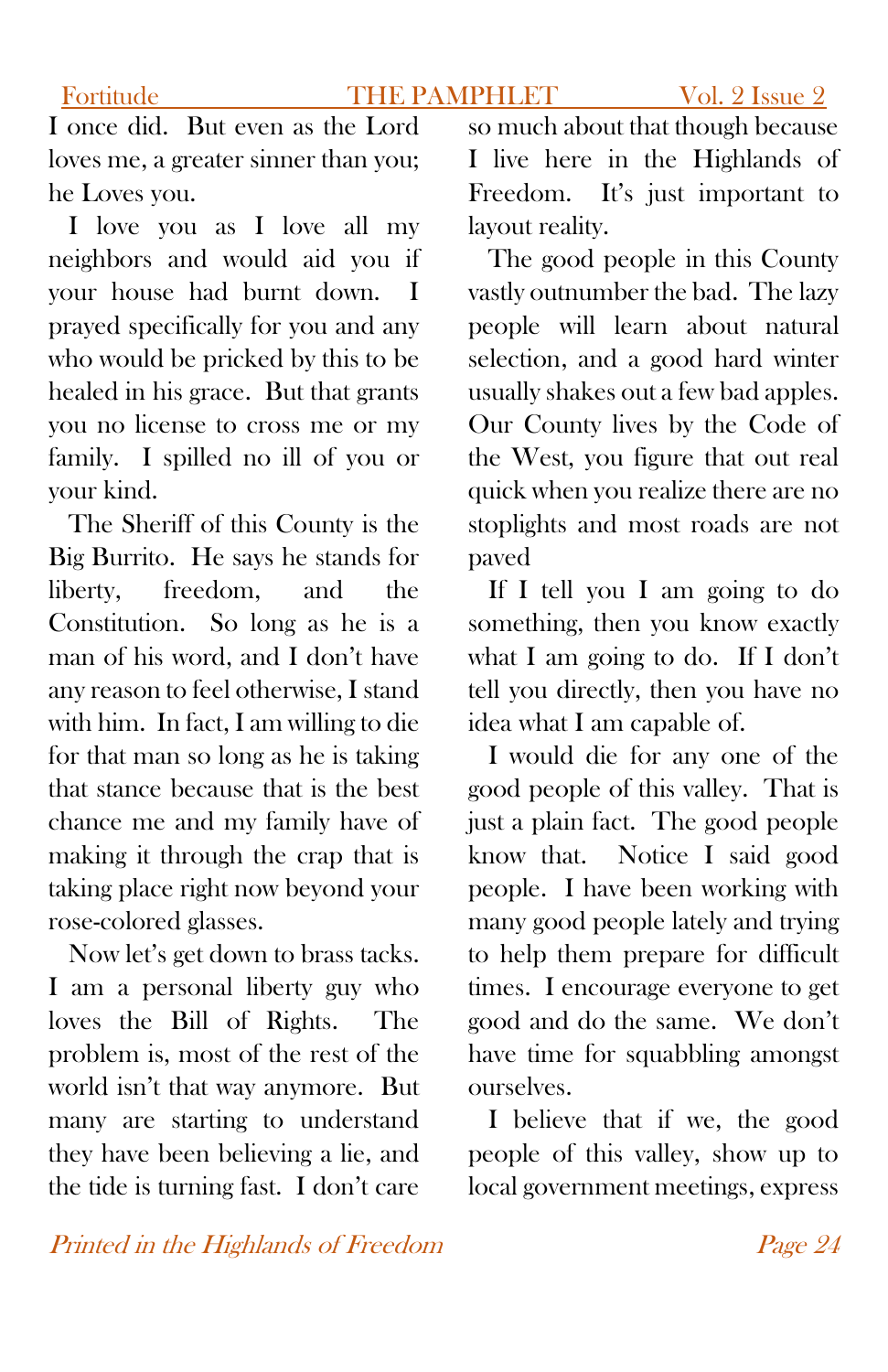our support and concern to said officials, and affect positive change, our county can improve and become more resilient. But I believe that window is shrinking.

 Now, wherever there are those who seek to bar people from attending public meetings in the guise of public safety, like the Curlew School District, there is corruption. Where there exist boards that stop recording their meetings because they get caught lying, or inaccurately reflecting public comments in minutes, like the Hospital District, there is evil.

 Any who would vote for or support a public official who would engage in that behavior has no room on my table. You are an enemy to the Representative Republic that our Founding Fathers forged from their bloody hands. You were not the first, but I have it from high authority, you will be the last.

 Some may accuse me of coming against the government. I would not waste my time with decaying fruit that is withering on the vine in front of our very eyes. All I need to do is out wait those whose pride has afflicted them. I have better things

to do, like butcher pigs and get my wood in. If I took the time to bother contemplating such worthless expeditions, I would not be able bear the cross that is mine to carry.

 Now a word of warning to any who come against me or my family. I will defend myself; I will defend my family. I will come at you like a freight train in the night with a big old light that you see coming right at you. But my strong preference is for people to get over their insignificant squabbles, get over themselves, stop being afraid, hug, and get to work. We are going to have to figure out how to get along real quick or we are going to tear each other to pieces.

 As to my personal belief on where we are at on the timeline to our final civil war. I would place us at about November of 1774 based on the reactions of the populace and the spontaneous independent groups that are springing up across the country. People who have never thought politics a day in their life are waking up and standing up.

 Now what does that mean in practical terms if things keep moving on the course and timing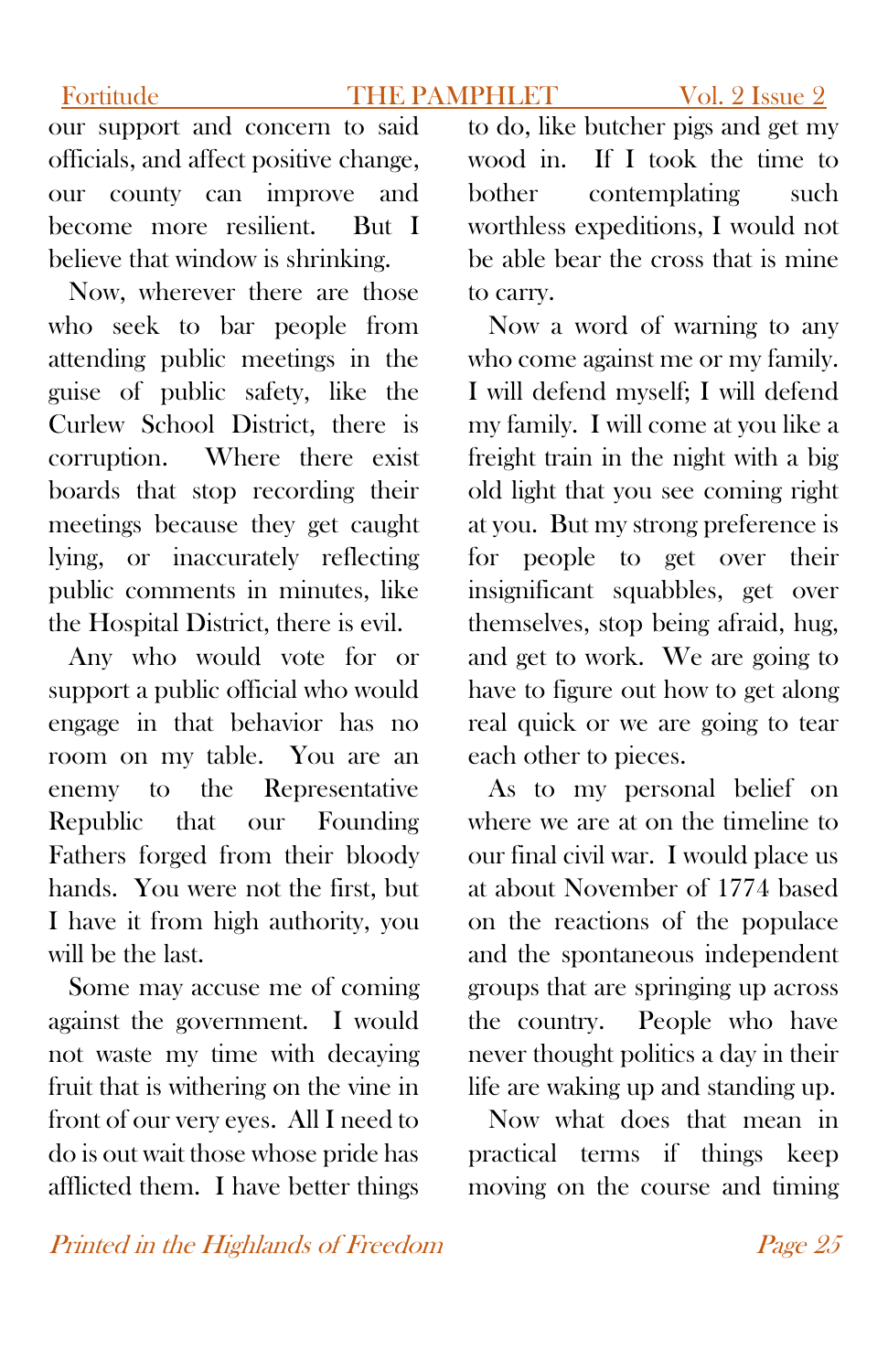they are on? I would say April of 2022, the wheels come completely off the bus for a while. And that does not include any wildcards like starvation due to supply line collapse, economic shockwaves, solar storms, earthquakes, or volcanoes with mantle magma. If any weight is added to the scales, that our society is tenuously balanced upon, then we are ready for a Rome style collapse.

 Now should that happen, you may want to consider that pets of leprous governors and presidents of the past might want to walk a little more quietly in the highlands. Should there ever be a time without law and order, there are some who may not be as nice as me or my family.

 I firmly believe, however, that I am called to help the good people of this valley. I am here to help them prepare for difficult times. I am here to let them know that they are not alone. Me and my family stand with good people here in the Highlands and everywhere that freedom rings. Those people know me, and I know them.

 We toil with those that labor with us. We give selflessly of ourselves to those in need who are truly selfless. We ourselves are not perfect and yet to be one of us you must want to be a better version of yourself than the one you were yesterday.

 Above all else though. None of us can get where we need to be if we do not have our eye single to our Creator. But that is your responsibility, not mine. I am comfortable in my knowledge of where I am going when I am done with this life. And I am excited to get there. If you want my opinion on coming to God, write me a real letter with your real feelings and mail it to me, I will get back to you. I am not going there here; what I'd write may surprise you.

 Now if we are headed for further destabilization, we need to act fast.

 We need a fully functioning well taken care of Sheriffs Department. We passed a levy, give them the money in its entirety or repeal the levy now. For its part the Sheriff's department needs to have a contract with new deputies so that if we pay for their police academy, they owe us four years on the force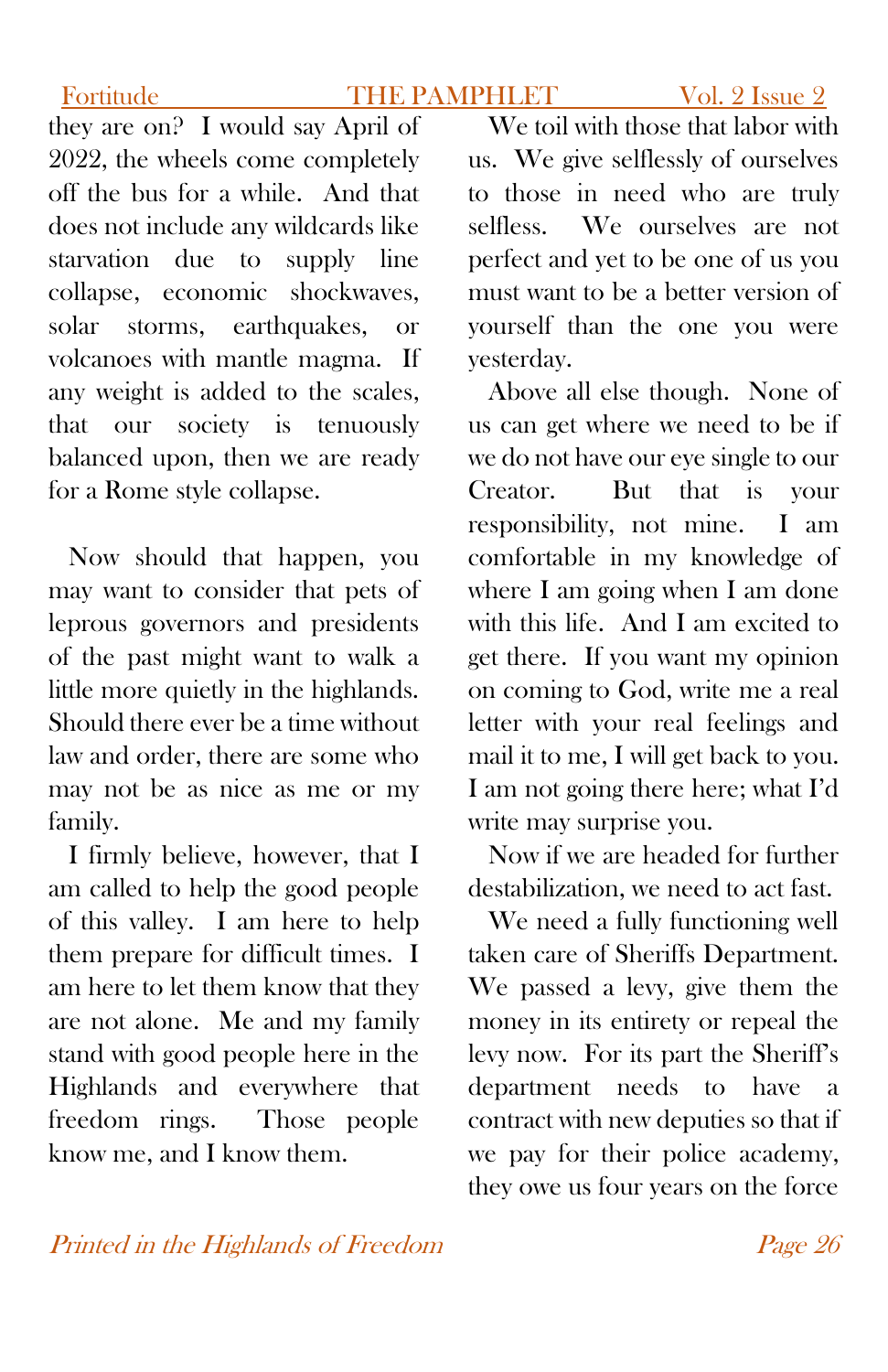to stop the revolving door of deputies.

 The County Commissioners better have a game plan for how to hold things together should the rest of the world go the way of Pompei. If they were smart, they would be communicating outside the circle of state government to other county governments on contingency plans for when the larger system fails.

 From a personal perspective we all need to be forming up in private groups that are completely off grid. We should never put all our eggs into one basket and trusting government is stupidity. Government is not there to protect us, nor does it care about us. We are nothing but metrics and numbers to the vast majority that have climbed into the corrupt seat of power that festers like a boil that needs to be lanced.

 Personal responsibility for ourselves and our own individual communities across the land must needs be our singular focus if we are to have a sliver of hope in the whirlwind of fire that approaches.

 We must cast off the chains of slavery that corporate oligarchy and government stooges have once

again heaped upon the necks of the populace. Say no, you can not force me to submit to the medical rape of a needle nor will I lift a finger to save anyone who ever promoted the monstrosities and human rights violations that condemn their wicked hearts.

 We must not labor for that machine of corruption. We shan't not spend commerce in halls of fear. Across the world people are rising, organizing general strikes, protesting, resisting, and denying the powers that be that which they want.

 We must be willing to stand up for ourselves and stop kidding ourselves that a Trump or a Biden is going to save us from this Titanic that is about ready to keel over and slip into the deep abyss. The groans of steel under pressure as the laws of physics, commerce, and reality itself cannot be overcome by them who think they have a handle on this.

 There is still time for us to do the right thing here. Not all of us will come together. But I still hold out hope that most of this country is still good folk who really want to do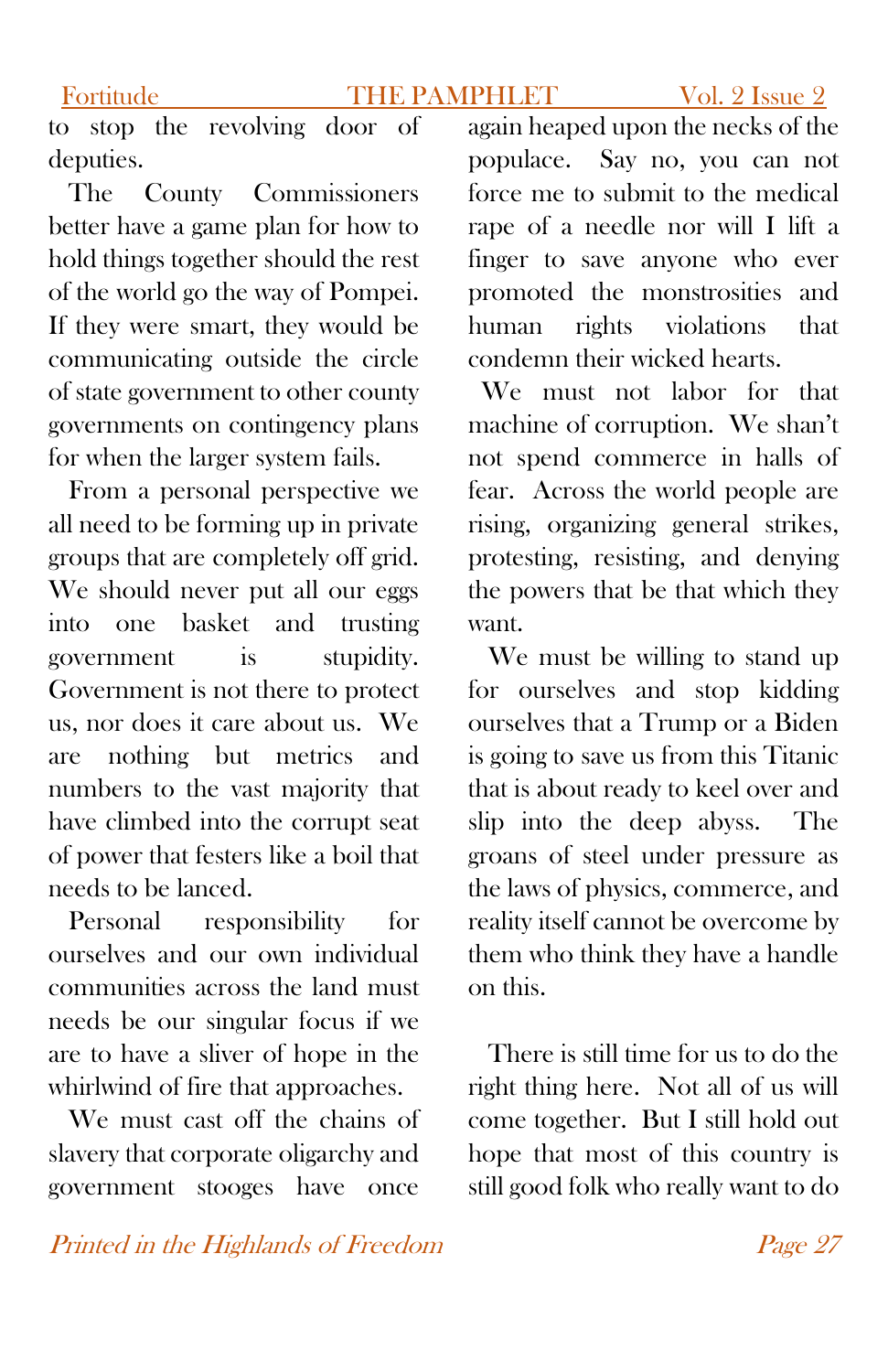the right thing. I believe that if we all reached out to our neighbors and friends around the world and simply let them know that when this goes down, that we have each other's backs; it is enough to overcome the prideful ignorant folk that want freedom loving Americans dead.

 Finally, eternity is a long time to be wrong. Every living soul has the right to prayer. If we don't do that then none of us make it through this.

 I hope this clears things up on where I stand. Join the freedom loving people or get the hell out of the way.

Patriot Scavenger Hunt  $\odot$ 

Salutations patriots to our second lesson in cryptology. Using exceptionally long words and synonyms is beneficial in ensuring that decrypting is problematic to those who are deficient in a cypher or combination. In other words, it is more difficult.

Another tactic is to place a paragraph of meaningless text from place to place to waste precious time and resources of those who would seek to uncover or decipher that which was not intended for them.

Using the correct cypher from the last issue of Volume I, encode the above two paragraphs using the same method of cryptography as last month's message. Mail the complete encoded cypher, postmarked by November  $30^{\text{th}}$ , on a three by five card stuffed into a privacy envelope, to P.O. Box 351, Republic Washington, 99166. Please include first initial and last name with an email address. Good luck!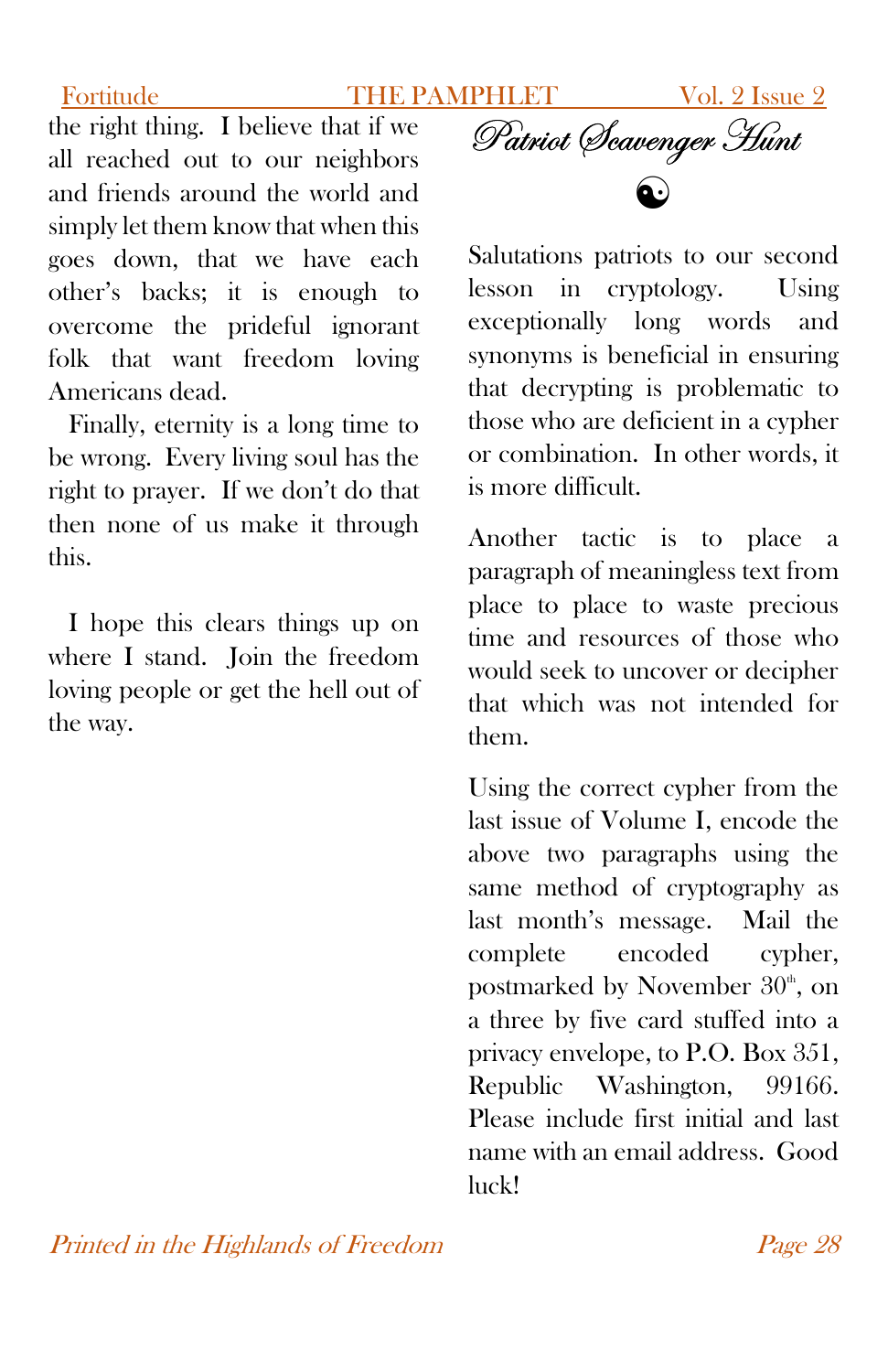### James Armistead Lafayette



The Slave who helped save the Republic

A man in slavery, seized his destiny by asking to join the war effort. He journeyed into the belly of the beast of the British Empire as a spy for General James Armistead.

Find out more about this amazing Founding Father.